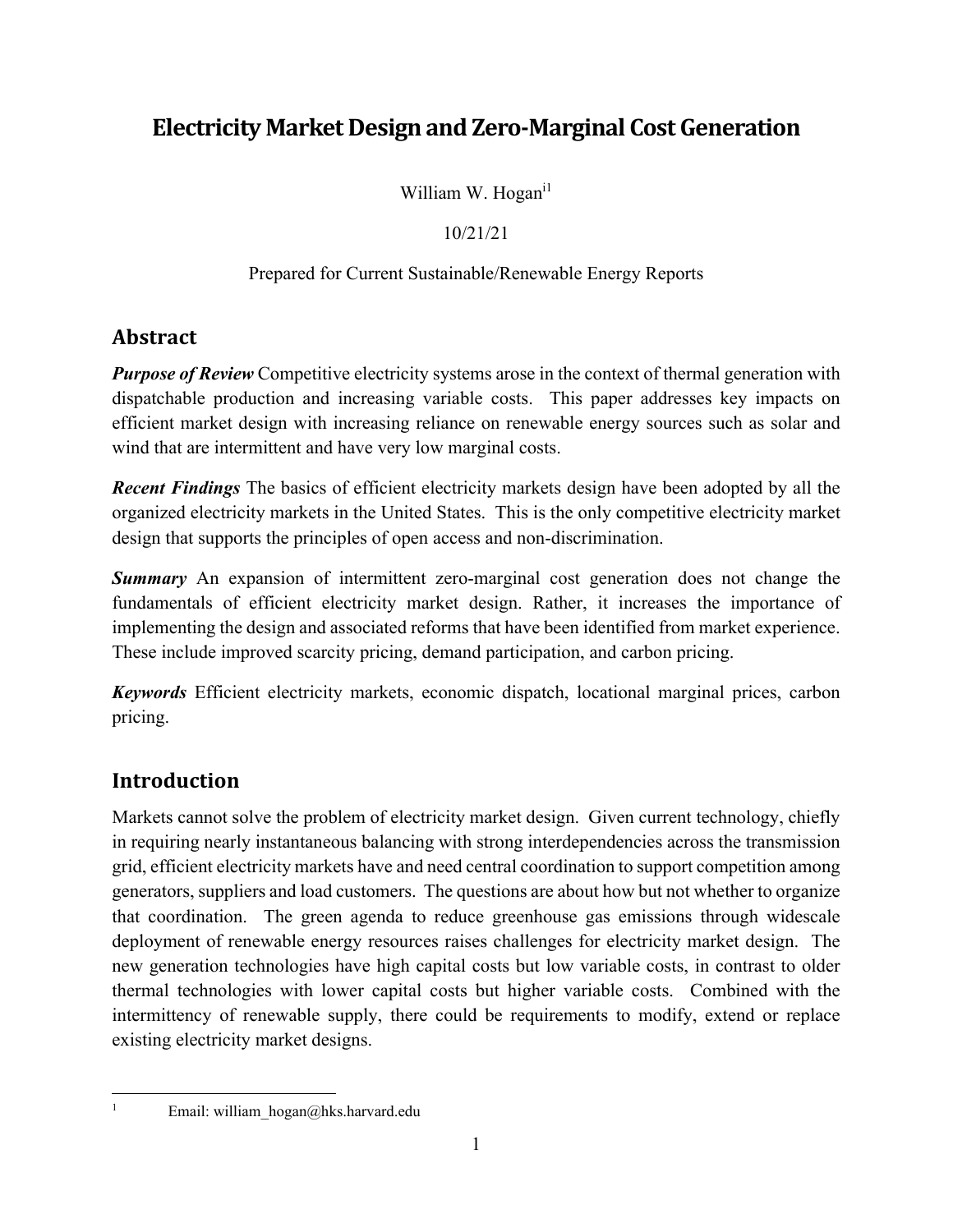A high-level review of efficient electricity market design as it has developed in the United States, in theory and practice, provides a foundation for addressing key requirements for the green agenda. The focus is on underlying principles applied to the requirements and contributions of efficient electricity markets with lower, low, or zero carbon emissions. Importantly, the analysis here allows for fundamental and significant changes without a priori rejecting ideas that are admittedly politically difficult. For example, high and volatile energy prices may be part of the solution; subsidies and mandatory forward capacity mechanisms may be part of the problem; higher reliability standards may be expensive illusions.

After reviewing the basics of efficient electricity market design, attentions turns to scarcity pricing, the growing importance of demand participation, improvements in multi-period dispatch and pricing, expanding the wholesale competitive model to the distribution level, and unit commitment pricing issues. An underlying issue that interacts with deployment of renewable resources appears in the discussion of carbon pricing, and the main components of the social cost of carbon. The real time market design interacts with forward markets to help support innovation and investment.

### **Efficient Electricity Market Design**

Liberalized wholesale energy markets have been a major focus of policy. "The core idea motivating these reforms was to lower costs by using competitive forces to drive efficiency improvements relative to the well-known inefficiencies of regulated monopolies" [1, p. 2]. The details differ across oil, natural gas, and electricity markets. In the case of electricity, a critical element is in the treatment of the transmission system. "The practice of ignoring the critical functions played by the transmission system in many discussions of deregulation almost certainly leads to incorrect conclusions about the optimal structure of an electric power system" [2, p. 63].

A key step in developing an efficient wholesale electricity market design is to begin the process at the end. In a system of monopoly and central direction, real-time incentives may be of secondary importance, and electricity system design can and did focus on cost recovery rather than incentives. However, in a competitive market operating under principles of open access and nondiscrimination, good design begins with the real-time market and works backward. A common failure mode starts with the forward market, without specifying the rules and prices that would apply in real time. In a market where participants have discretion, the most important prices are those in real-time. "Despite the fact that quantities traded in the balancing markets are generally small, the prevailing balancing prices, or real-time prices, may have a strong impact on prices in the wholesale electricity markets. … No generator would want to sell on the wholesale market at a price lower than the expected real-time price, and no consumer would want to buy on the wholesale market at a price higher than the expected real-time price. As a consequence, any distortions in the real-time prices may filter through to the wholesale electricity prices" [3, p. 53].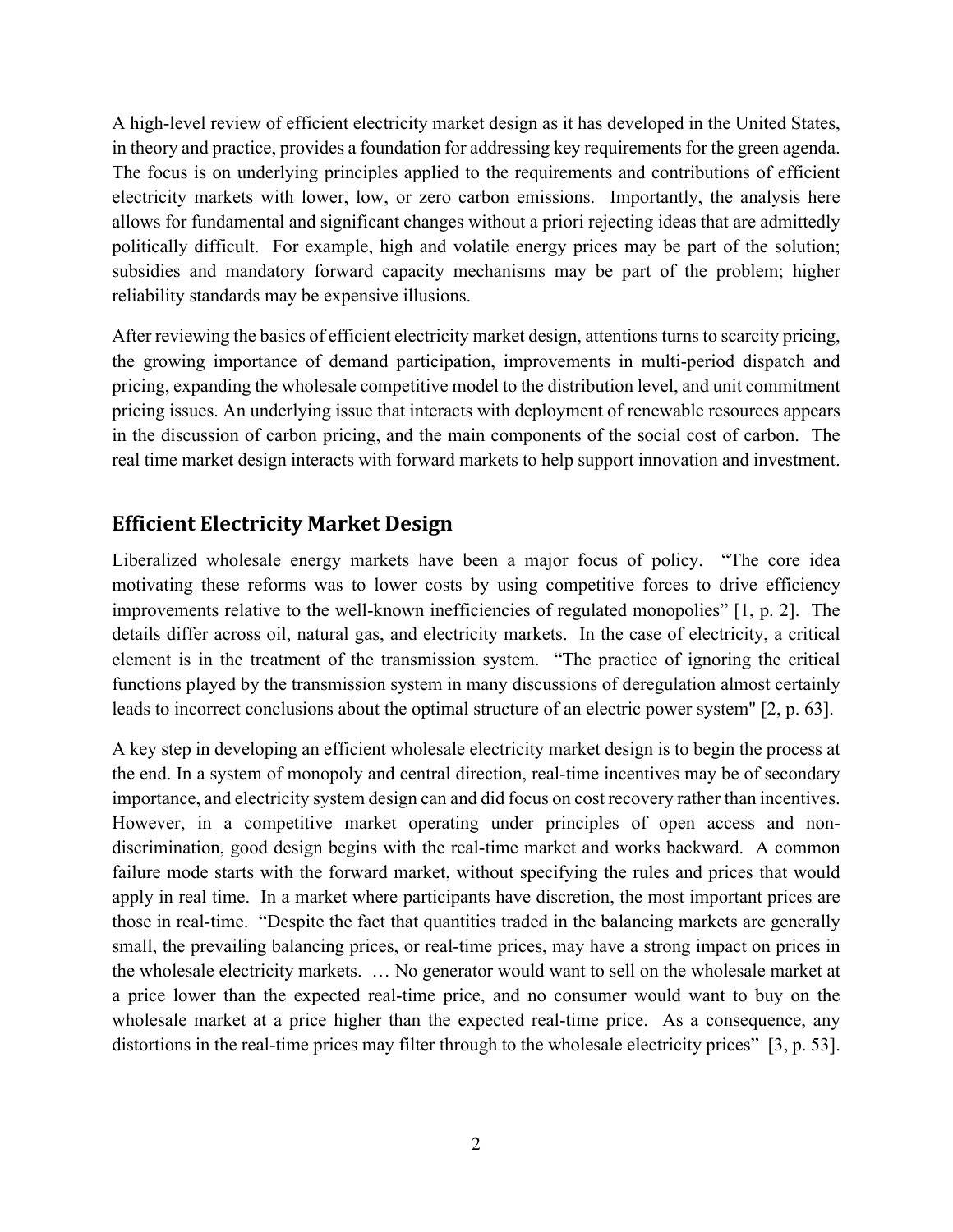Electricity systems require system operators to coordinate real-time activities. The various actions include changes in the dispatch to rebalance the system and manage utilization of the transmission grid. Changing the pattern of net generation across locations is the principal tool for ensuring reliable power flows. The principles of efficient markets imply that market participant incentives will be compatible with efficient use of the grid. In the electricity system, this efficient use amounts to the long-standing practice of economic dispatch subject to transmission and security constraints.

Hence, the requirement was not to find a way to allow the market to discover an efficient dispatch. Rather, the challenge was to provide consistent real-time or spot prices that would support the efficient or economic dispatch coordinated by the system operator. The prices would reflect the locational differences in the marginal value of net generation. Under reasonable simplifying assumptions found in common practice, the solution amounted to determine what became known as locational marginal prices (LMP) [4]. For a given dispatch interval, the LMPs capture the marginal value of incremental generation balancing the marginal cost of load reductions.

"Locational marginal pricing (LMP) is the electricity spot pricing model that serves as the benchmark for market design – the textbook ideal that should be the target for policy makers. A trading arrangement based on LMP takes all relevant generation and transmission costs appropriately into account and hence supports optimal investments" [5, p. 116].

This model evolved from a cost-based engineering foundation to a bid-based system that approximated the idealized supply-demand framework of basic economics with the coordinated solution that could account for generator supply curves and load demand corves [6]. The foundation of economic dispatch and locational prices provided the ingredients for a system of financial transmission rights that could replace the unworkable prior contract-path approach to transmission rights and hedging basis risk [7].

The development and application of this efficient real-time wholesale electricity market framework was difficult and expensive [8]. Eventually this model was adopted by all the organized markets in the United States. This is the only model for dispatch and pricing that supports open access and non-discrimination. The model continues to evolve, maintaining the close connections to first principles [6].

How might this model have to change due to the new requirements of the green agenda?

The real-time supply curve or dispatch merit order for the traditional electricity market is upward sloping, reflecting the increasing variable costs of generation from existing renewables, to nuclear, to efficient gas to inefficient coal generators. Marginal system prices move accordingly as load changes. As a first approach to answering the question about the new requirements of the green agenda, consider a thought experiment. Suppose that this supply is replaced by 100% zeromarginal cost green energy, up to the limits of its capacity. This is an extreme case, and it ignores the important effect of storage and intertemporal interactions, both of which will be more important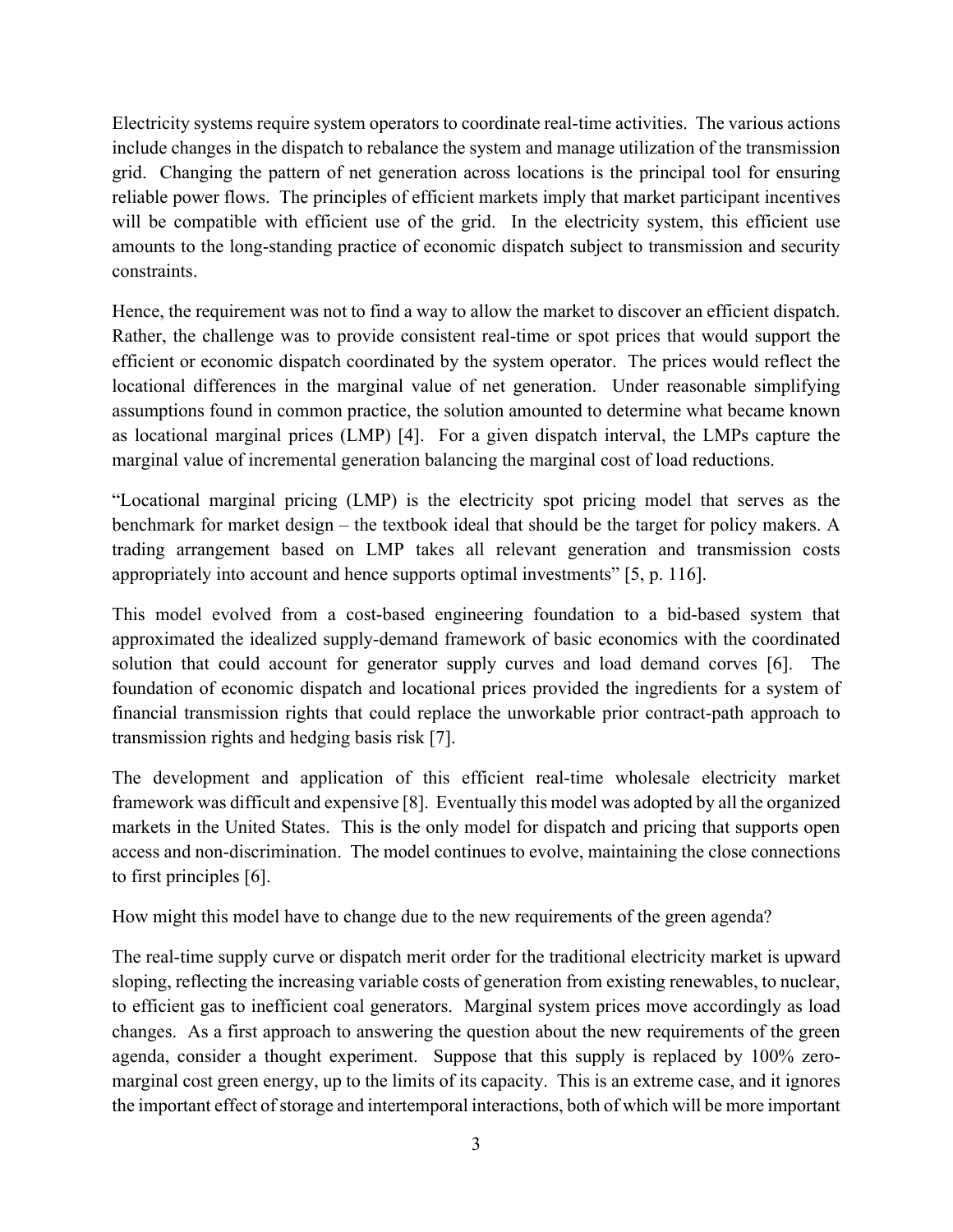with increasing penetration of intermittent generation. It is not likely to happen, but the hypothetical example does illustrate the necessary changes in real-time market design.

In particular, a change to the green supply curve would not change the basic design principles [9].

Market outcomes would be different. When demand is low relative to capacity, the marginal cost would be zero, so the price would be zero. And when the demand curve shifts to the right, price would have to rise to reduce the quantity demanded to match the available capacity. The associated market-clearing LMP price would be (very) high. But the efficient market design says nothing about the level of real-time prices. The prices would change, and would be driven entirely by scarcity pricing, but the market design would be unchanged.

This thought experiment provides context for considering the implications of the green agenda for real-time electricity market design. The example highlights the importance of scarcity pricing, demand participation, and multi-period dispatch.

### *Scarcity Pricing*

The description of the real-time LMP model often simplifies to marginal-cost pricing, which then collapsed to the treatment of the marginal cost of generators. In part this derives from assuming that demand was fixed. But this descriptive convenience was never exactly correct, nor necessary. For example, when load reached the capacity of a given swath of generation, there would always be an additional price component that would reflect the scarcity of lower cost generation. This would include high load periods when all the available generation capacity was in use. Then scarcity prices would be necessary to balance supply and demand.

Less obvious was the treatment of associated operating reserves. The usual analysis focused on energy and ignored the interactions with the required capacity to be set aside for operating reserves. The efficient market implementations continued this practice by failing to account for the interaction of energy and the marginal values of reserves. The assumption was that this would not be very important, because the interaction would be handled through demand participation. However, demand participation did not develop, and thus efficient design required a more immediate attention to the roles of operating reserves and scarcity pricing.

Improvements in scarcity pricing have been slow to come, with the leading affirmative example being the operating reserve demand curve (ORDC) adopted in the Texas ERCOT system, starting in 2014 [10] [11]. The essential idea is to recognize the imminent expected marginal value of operating reserves, as derived through an operating reserve demand curve, and incorporate that implied scarcity price as part of the market clearing price of energy. Full implementation would include co-optimization in the economic dispatch. This reform was overdue, and it will be of even greater importance as part of the adaptation of markets to accommodate intermittent renewable energy.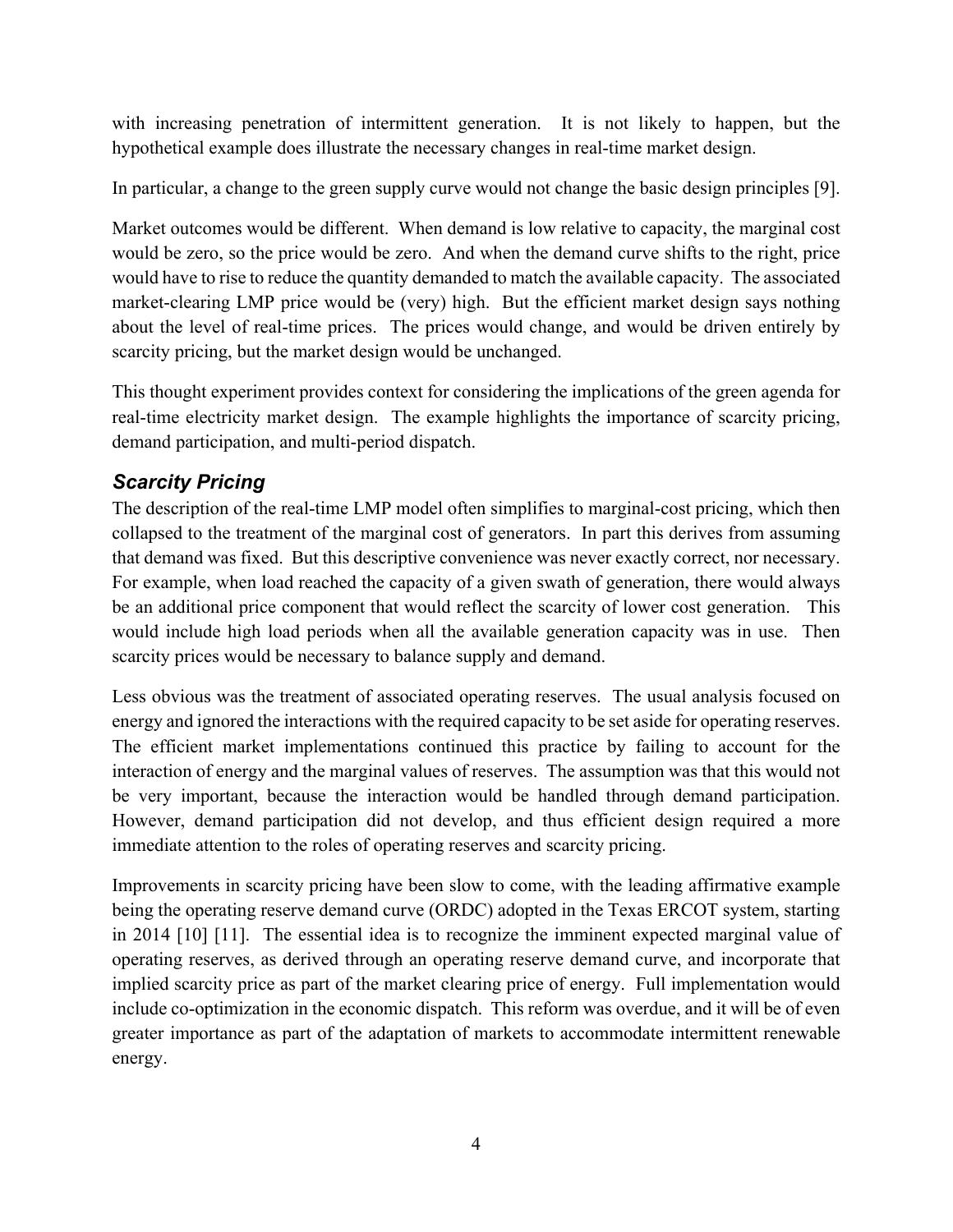The Texas experience through 2020 reinforced the need for scarcity pricing and the analysis of the benefits. Prices were high during scarcity conditions, helped alleviate stress on the system, and were supporting new generation investment. "These results demonstrate that the suppliers in ERCOT respond to price signals and associated incentives" [12, pp. 82–83]. The exceptional emergency during February 2021 remains a subject of important further study and investigation as part of the regulatory review [13]. However, the weather conditions were a one-in-fifty year event [14], so extreme and well outside the traditional one-in-ten year reliability standard that it is not clear that any electricity system design would have fared well [15].

#### *Demand Participation*

The basic model of economic efficiency treats supply and demand symmetrically. When prices rise, supply increases and demand decreases. The market-clearing price balances supply and demand. While this works in theory, the experience is that demand participation in the real-time dispatch has been weak to non-existent. This is distinct from the problematic "demand response" programs, primarily used to substitute for operating reserves, where operators pay loads to reduce their demand. The well-known problems of pricing, baselines and measurement for demand response are a separate issue [16]. Demand participation differs principally in charging loads for what they consume, which can be measured, rather than paying them for what they did not consume, which can only be estimated to obtain deemed demand reduction.

Demand participation in the real-time dispatch has not been consistent with the expectations that underly the efficient market theory. There are several possible explanations that have to do with market failures, particularly under extreme conditions [17]. However, incomplete scarcity pricing created a chicken-and-egg problem in that there would be little incentive for demand participation. The ERCOT experience is that scarcity pricing and the related peak charges for transmission cost recovery produce material reductions in demand. With greater demand participation, the ORDC contribution to scarcity pricing would recede in importance and demand should set the marketclearing price. In the market with high penetration of renewables, every source of flexibility will be of increasing importance, so reforms to facilitate demand participation would be of increasing importance in the operation of the real-time market.

# *Multi-Period Dispatch and Pricing*

Another aspect of system flexibility, that will be of increasing value with the increased penetration of renewables, is the ability to change the dispatch over time in response to rapidly changing conditions. In part this has been met by reducing the dispatch and price settlement intervals to five minutes. The original development of the efficient market model followed a static perspective, where each period is independent [4]. In the presence of ubiquitous ramping constraints, however, dispatch intervals are not independent. This creates a challenge for the basic electricity market design and this challenge will become more important in the future.

The need for ramping capability requires prepositioning generators to make sure that adequate capacity is available in subsequent periods, and this dispatch configuration may not be consistent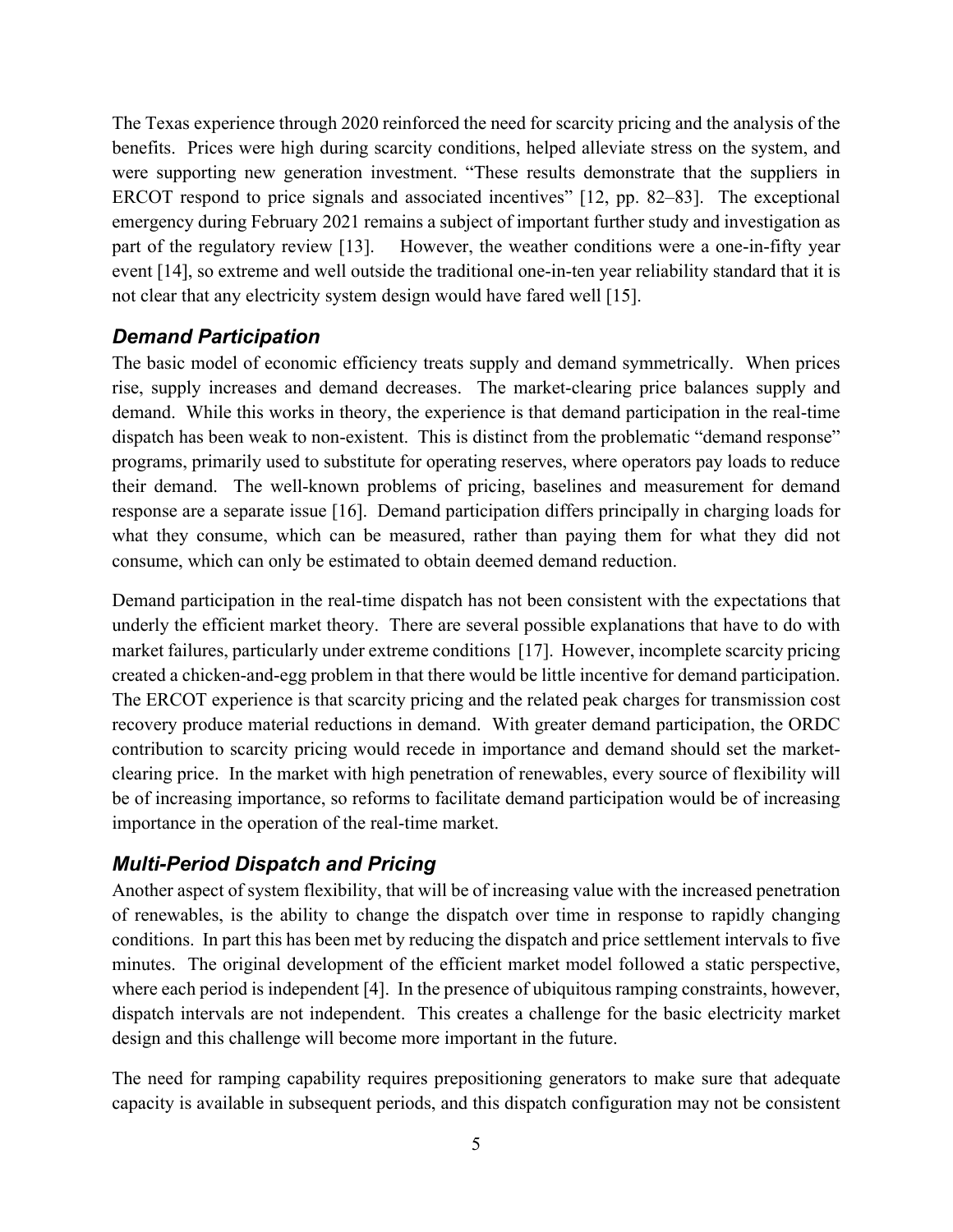with marginal cost conditions within the dispatch interval. This has produced market extensions to create new ramping products to deal with the expected multi-period trajectory of energy demand requirements [18] [19].

This need for new products follows from an assumption that the efficient market design cannot produce supporting prices that reflect the ramping requirements. However, in the same way that the basic static real-time framework provides LMP derived from marginal conditions to support the optimal dispatch, a multi-period optimization with look-ahead can produce LMPs that incorporate the ramping constraints [20].

The pricing model would be embedded in a rolling dispatch where the system is optimized with a suitable look-ahead across multiple intervals, updating both the dispatch and the prices. With no change in expected conditions, and for the special case of strictly increasing supply curves, the rolling price conditions would support the optimal dispatch [21]. In the more general case, with only non-decreasing supply curves, the rolling model would require some added constraints to maintain the required dispatch and price interdependence across the rolling horizon [22]. When conditions change in the rolling price framework, there will be a requirement to select a dynamic settlements model, ranging from settlement for the current dispatch interval only to repeated settlements for the full look-ahead period [23]. The multi-period extension of the standard efficient dispatch and pricing can incorporate scarcity pricing through the ORDC required to address the uncertainty about future deviations from the forecast. The basic efficient market design model can incorporate the expected ramping requirements without creating new products.

#### *Distribution Level Pricing*

The focus of efficient real-time electricity market design has been on the wholesale market with generator and load connections to the high voltage grid. However, with the increasing impacts of intermittent renewables and the growing investment in distributed energy resources, policy and regulatory attention has turned to the consideration of how to incorporate demand participation and energy supplies that are connected to the distribution system [24].

There is nothing in principle that prevents the extension of the analysis to include the distribution system, and the basic model could treat real power flows and calculate variable energy costs in the same way. However, there are added complications to address the reactive power conditions that can be more material on the low voltage distribution systems [25]. These problems need to be addressed in the context of extending active market participation and trading to the distribution level [26]. However, the scale of the problem is daunting. For example, in 2021 the PJM bus model included approximately 12,000 locations. Extending this to every connection on the distribution system would increase the number of LMPs to be calculated and applied by orders of magnitude. Although an active area of research, it remains to define a workable implementation that encompasses the added constraints on the distribution system [27]. This is not a new condition caused by expansion of renewable energy resources. But it becomes more important with expanding demand participation and distributed energy resources.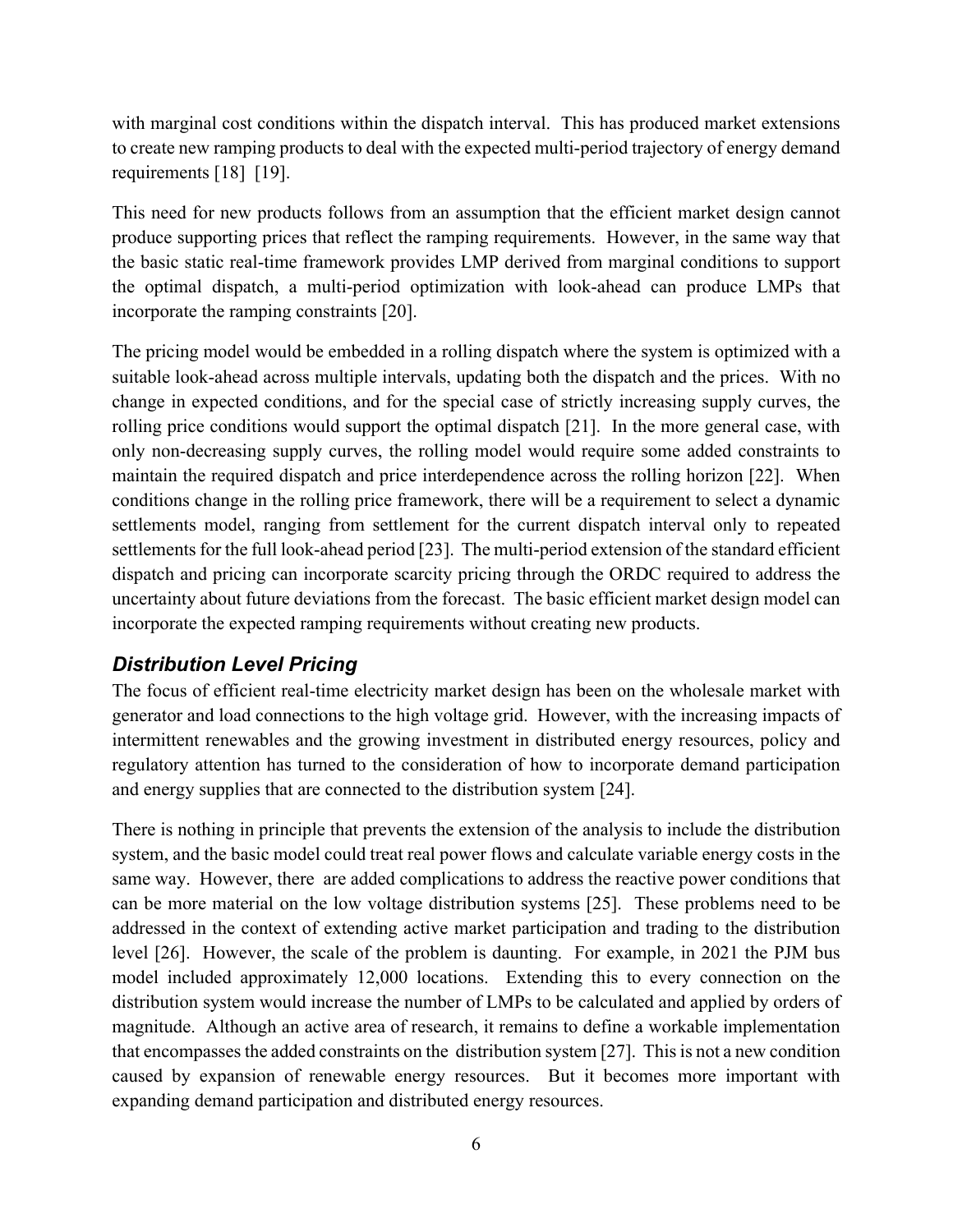Efficient calculation of the marginal costs for energy would increase the importance of improving pricing for delivered energy. This would separate fixed from variable costs to support demand participation for loads connected at the distribution. The challenge of reforming existing retail rate designs is an old and well-known problem [28] [29]. The expansion of intermittent renewables does not change the fundamentals, but it does increase the importance of price reform.

### *Unit Commitment, Dispatch and Pricing*

The basic theory of efficient electricity markets and pricing included simplifying assumptions, such as convexity for cost functions, that assured the existence of market-clearing prices that would support the cost-minimizing dispatch solution [4]. The actual electricity system includes important complications such as unit commitment, startup costs, minimum run times and so on, that violate these simplifying assumptions. System operators recognize these constraints and incorporate them in their optimization models. The definition of efficient dispatch expands to include these unit commitment and related constraints. The present discussion emphasizes deterministic models capable for implementation using tools consistent with current practice rather than complete stochastic optimization frameworks [30] [31]. Although computationally challenging, the efficient dispatch interpretation remains.

For pricing, however, there is a complication because the discrete conditions in the unit commitment model violate the convexity conditions and produce circumstances where there may be no energy prices that would clear the market. In other words, the energy prices cannot support the dispatch solution. The resolution of the dilemma has been to move to two-part pricing with energy prices and then various possible "uplift" side-payments that ensure that the market participants optimal individual choice is to follow the efficient unit commitment and dispatch [32]. The particular methods employ different computational formulations, including relaxation of the constraints to form various pricing models that conform to a closely related convex problem [33].

Active approaches include constructing the convex hulls of the components and then optimizing the resulting problem. This provides exact solutions for a useful class of problems, and reports good approximations in other cases [34]. An expanded unit commitment characterization can provide convex hull prices with most of the existing unit commitment constraints including ramping constraints [35]. Reformulating the original problem by adding constraints and variables, to construct an equivalent master problem that characterizes the convex hull provides exact pricing solutions and reports good computational performance [36] [37] [38]. However, the reformulated problem may be hard to connect to the native formulation used by the system operator. An alternative approach is to maintain the native unit commitment but apply either the well-known Dantzig-Wolfe decomposition [39] or heuristics to accelerate Benders Decomposition applied to the dual problem of the original unit commitment [40].

This line of developing theory and practice is important, but it is part of the natural evolution of efficient market design. Greater penetration of renewables does not affect the basic theoretical issues, but it does reinforce the importance of improved pricing models.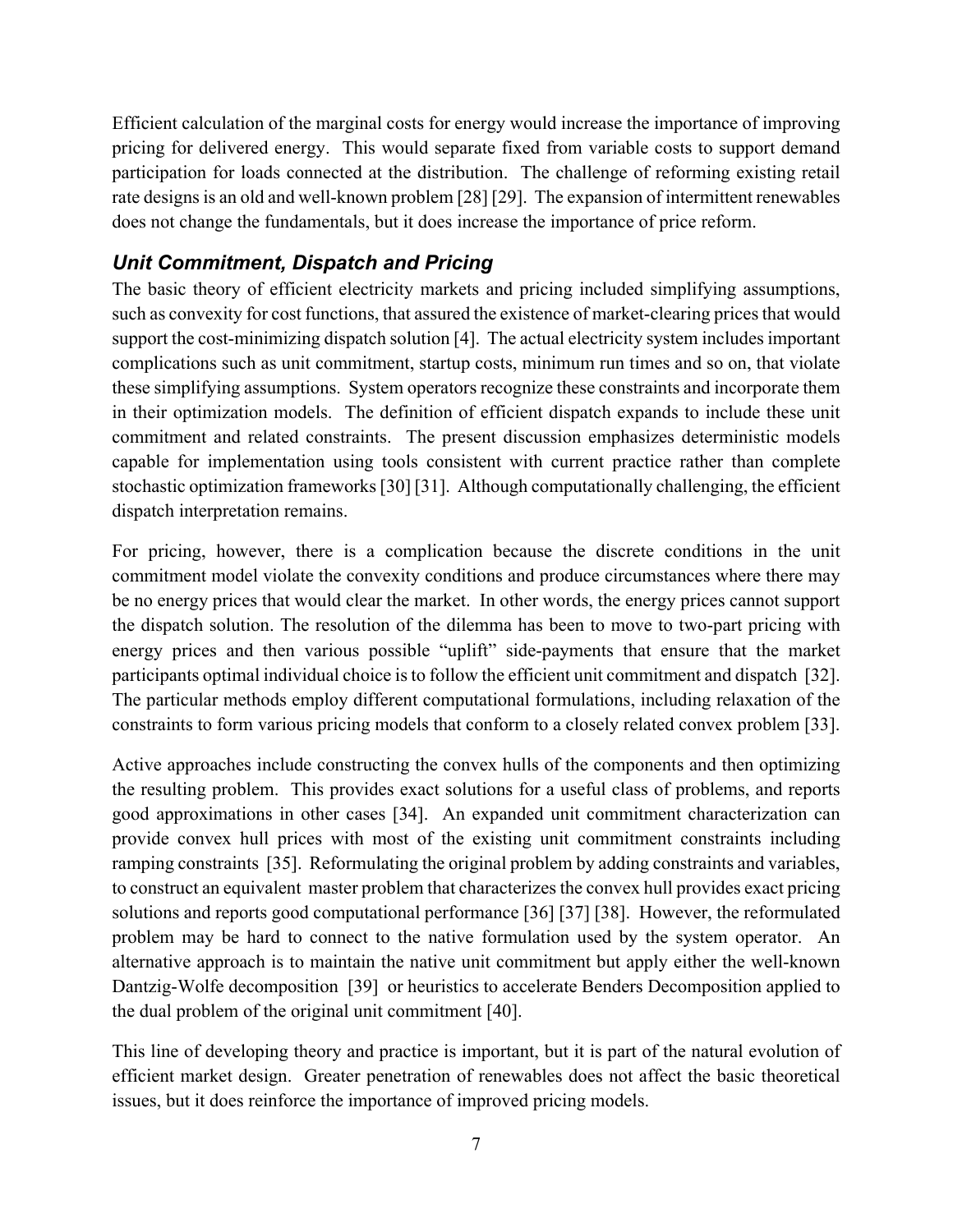# **Carbon pricing**

Pricing carbon and other emissions fits naturally with efficient electricity market design. The price defines a variable cost for generation and is included along with other variable costs such as for fuel. Economic dispatch seeks the lowest total for the aggregate system variable costs and translates the impacts into the LMP energy prices.

### *Prices and Subsidies*

The natural fit of carbon pricing is familiar because it is already part of the market, such as in the Regional Greenhouse Gas Initiative  $(RGGI)^2$ . Although the RGGI prices have been low, they are material and provide an ample demonstration of the natural accommodation of carbon pricing. The best policy would be for a single price of carbon emissions across the interconnected grid. When the carbon price is different for connected locations, as with RGGI or the Western Energy Imbalance Market, there are issues of how to treat exports and imports [41] [42]. However, the main experience is that carbon pricing is consistent with the basic electricity market design assumptions and theory. Carbon pricing is critical for actually achieving the objectives of addressing the climate challenge [43].

Subsidies for clean energy are not the same as carbon pricing. The attractions of markets include incentives for efficient operation and investment, changing the incidence of risk bearing from loads to generators to better match the investment decisions, and simplifying otherwise complicated to impossible analyses of how the subsidies connect to the goal of emissions reductions. A focus on the pathways for subsidies compromises the underlying objective. Tracking carbon emissions without pricing is a fraught endeavor. In principle, we do not even know the sign of the effect at the margin [44] [45]. A clean energy standard (CES) would be better than technology specific subsidies, but the imperfect link between renewable production and emission reduction means that a CES is not equivalent to carbon pricing [46, p. 100].

Measuring emissions is easy; unpacking and tracking substitution via subsidized activities is hard. For example, "[t]he movement to have companies measure and disclose their emissions is just an enormous waste of time. If you had a proper price on carbon, we wouldn't have to do that any more than we need companies to do an inventory of their wheat use or silicon use. It's another example of how we're going down a rabbit hole of measures. Even the central banks are getting involved."<sup>3</sup>

Subsidies produce unintended consequences and undermine the incentives provided by markets. To illustrate, the production tax credit is well known to create a perverse incentive for the wind generator which turns the real zero variable cost into a perceived negative variable cost equal to the amount of the subsidy. The results can be negative energy prices. This, for example, creates

<sup>2</sup> https://www.rggi.org/

<sup>3</sup> Steven Mufson Nordhaus Interview, Nobel winner's evolution from 'dark realist' to just plain realist on climate change, Washington Post, June 14, 2021.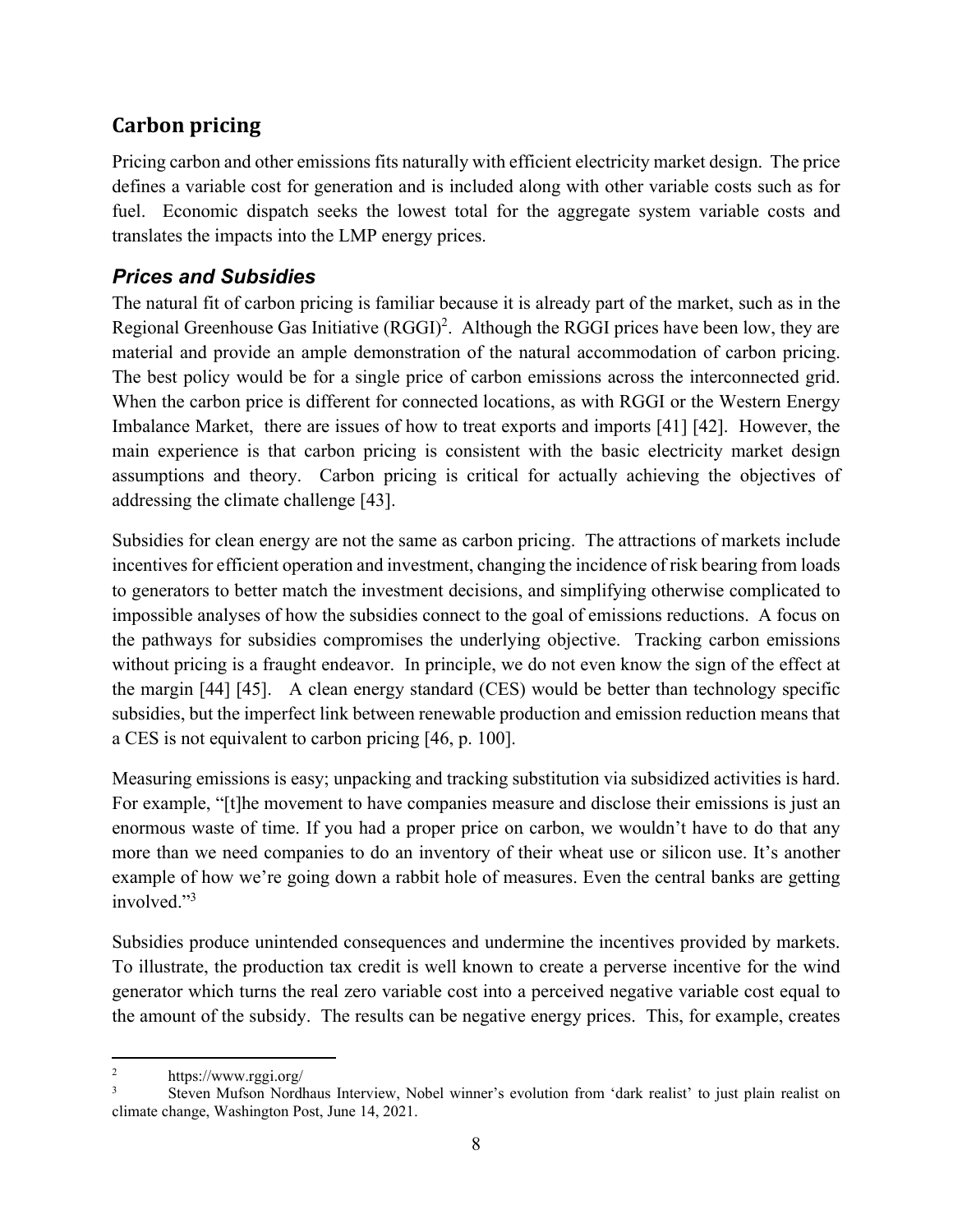an incentive for storage operators to charge and discharge simultaneously, making money while dissipating energy by operating the battery as a radiator and thereby increasing load [47].

"Subsidies are contagious. Competition in the markets could be replaced by competition to receive subsidies" [48, p. 2]. The problem is pervasive, and grows with increasing reliance on subsidies. "Subsidies pose a more general problem in this context. They attempt to discourage carbonintensive activities by making other activities more attractive. One difficulty with subsidies is identifying the eligible low-carbon activities. Why subsidize hybrid cars (which we do) and not biking (which we do not)? Is the answer to subsidize all low carbon activities? Of course, that is impossible because there are just too many low-carbon activities, and it would prove astronomically expensive. Another problem is that subsidies are so uneven in their impact. A recent study by the National Academy of Sciences looked at the impact of several subsidies on GHG emissions. It found a vast difference in their effectiveness in terms of  $CO<sub>2</sub>$  removed per dollar of subsidy. None of the subsidies were efficient; some were horribly inefficient; and others such as the ethanol subsidy were perverse and actually increased GHG emissions. The net effect of all the subsidies taken together was effectively zero! … So in the end, it is much more effective to penalize carbon emissions than to subsidize everything else" [49, p. 266].

### *Social Cost of Carbon*

Determining the appropriate price of carbon is challenging. Part of the difficulty is conceptual. Popular debate on climate policy includes an embrace of policy targets such as a "net zero" level of carbon and related emissions by a given date. Studies then develop cost-effective strategies to achieve the objective. A by-product of these studies is an estimate of the marginal cost of carbon emission reduction [50, p. 204]. The marginal cost estimates can be very large, so large as to call into question the stated policy objective.

By contrast, the Social Cost of Carbon arises from a cost-benefit framework. "In the context of climate change, the application of cost-benefit analysis to inform mitigation policies can help to achieve the best outcomes and avoid the worst: spending trillions of dollars but failing to get the job done (fn). The costs of a climate policy are the abatement costs of reducing emissions of carbon dioxide (CO2) (or other greenhouse gases). The standard measure of the benefits of a climate policy is the social cost of carbon (SCC), which measures the avoided economic damages associated with a metric ton of CO<sub>2</sub> emissions" [51, p. 850]. The SCC provides a yardstick for deciding how much is enough, rather than starting with a target set without balancing costs and benefits [52, pp. 46– 47].

Integrated Assessment Models (IAM) provide a tool for implementing this cost-benefit analysis. The first and most notable model is the Dynamic Integrated Climate-Economy (DICE) model developed by Nordhaus [53]. There is a continuing controversy over the details of this model and the implications for the estimate of the SCC [54]. The US government provided interim guidance and will provide an updated analysis of the estimate and use of the SCC [55].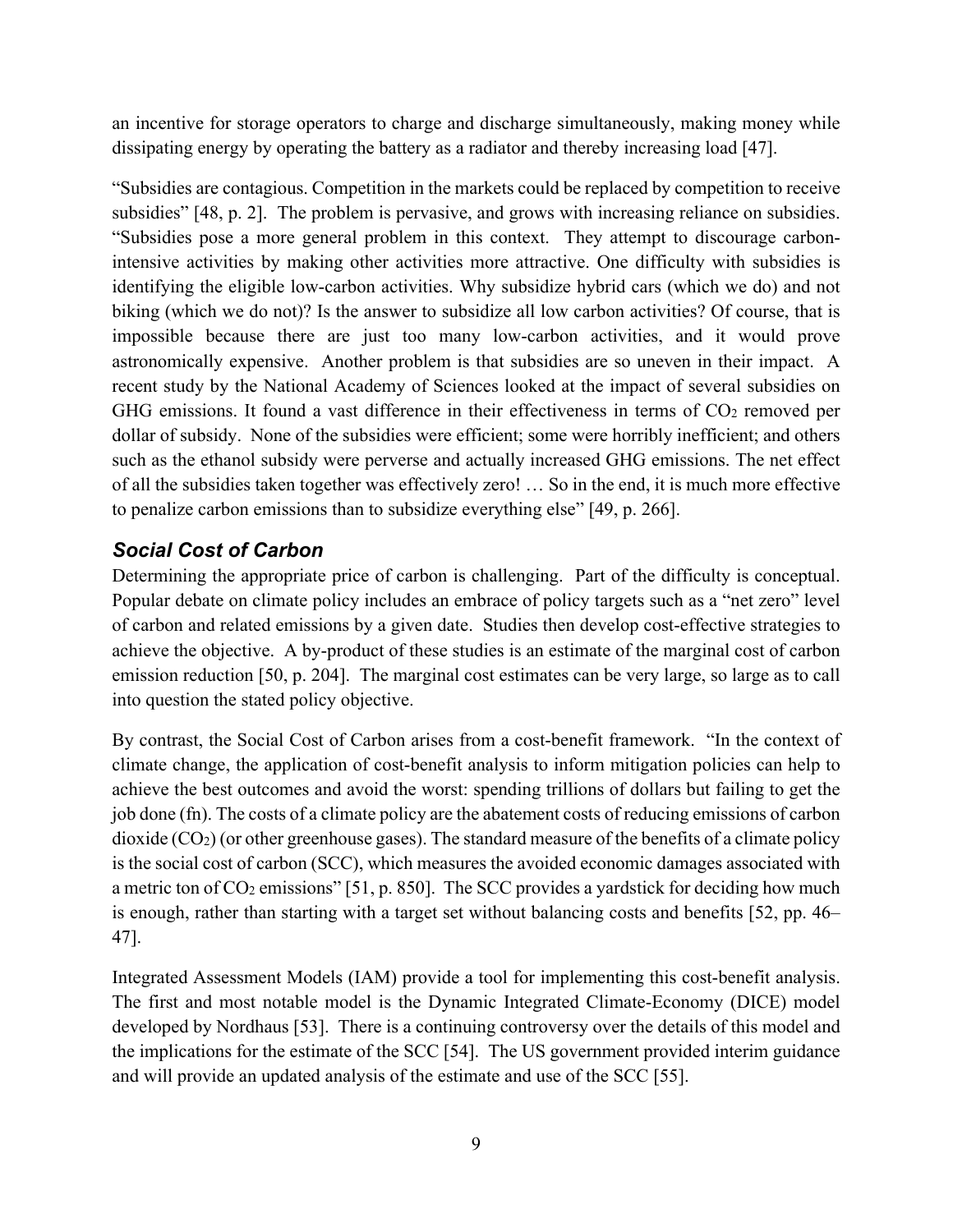Consider three elements of the debate, described in terms of the respective components of DICE: the discount rate, the treatment of uncertainty, and the impact of tipping points. This list is not exhaustive, but it captures the most important analytical issues.

#### *Discount Rate*

The interim guidance reports a SCC ranging from \$14 to \$76 per metric ton (2020 dollars), depending on the choice of the discount rate applied to marginal damages, with a central value of \$51 using a 3% discount rate. The underlying debate includes a normative argument that the appropriate formulation of the cost benefit analysis should apply a prescriptive utility function that gives relatively high weight to future (much richer) generations, and therefore lower discount rates [56]. By contrast, Nordhaus argues for the descriptive approach that chooses the parameters of the utility function to be reasonable but to produce discount rates that initially approximate actual implied tradeoffs between investment and consumption, and gradually decline over time [57] [58].

There have been attempts to embrace both approaches by adopting an alternative utility function separating the tradeoffs between contemporaneous states from the comparison between different periods [59]. But this merely relocates rather than resolves the argument [60]. The debate also connects to the largely unresolved issue in finance known under the heading of the equity premium puzzle [61] [62] [63].

Absent climate change, the prescriptive approach would imply that consumption of the current population should be reduced significantly to increase further the consumption of richer future populations. The descriptive approach accepts the tradeoffs between consumption and investment as they are found historically. On balance, the descriptive approach provides a firmer foundation for carbon pricing policy.

The DICE model computes an optimal trajectory. The Climate Leadership Council proposed a similar "Gradually Rising Carbon Fee … Carbon Dividends for All Americans … Significant Regulatory Simplification … Border Carbon Adjustment" [64]. The Princeton Net-Zero America (NZA) report sets a 2050 emissions target and estimates the implied marginal cost of emission reduction for a range of trajectories [50, p. 204]. As shown in the figure, the near term estimates are similar, but by 2050 the implied SCCs diverge from substantially from the DICE optimum [65].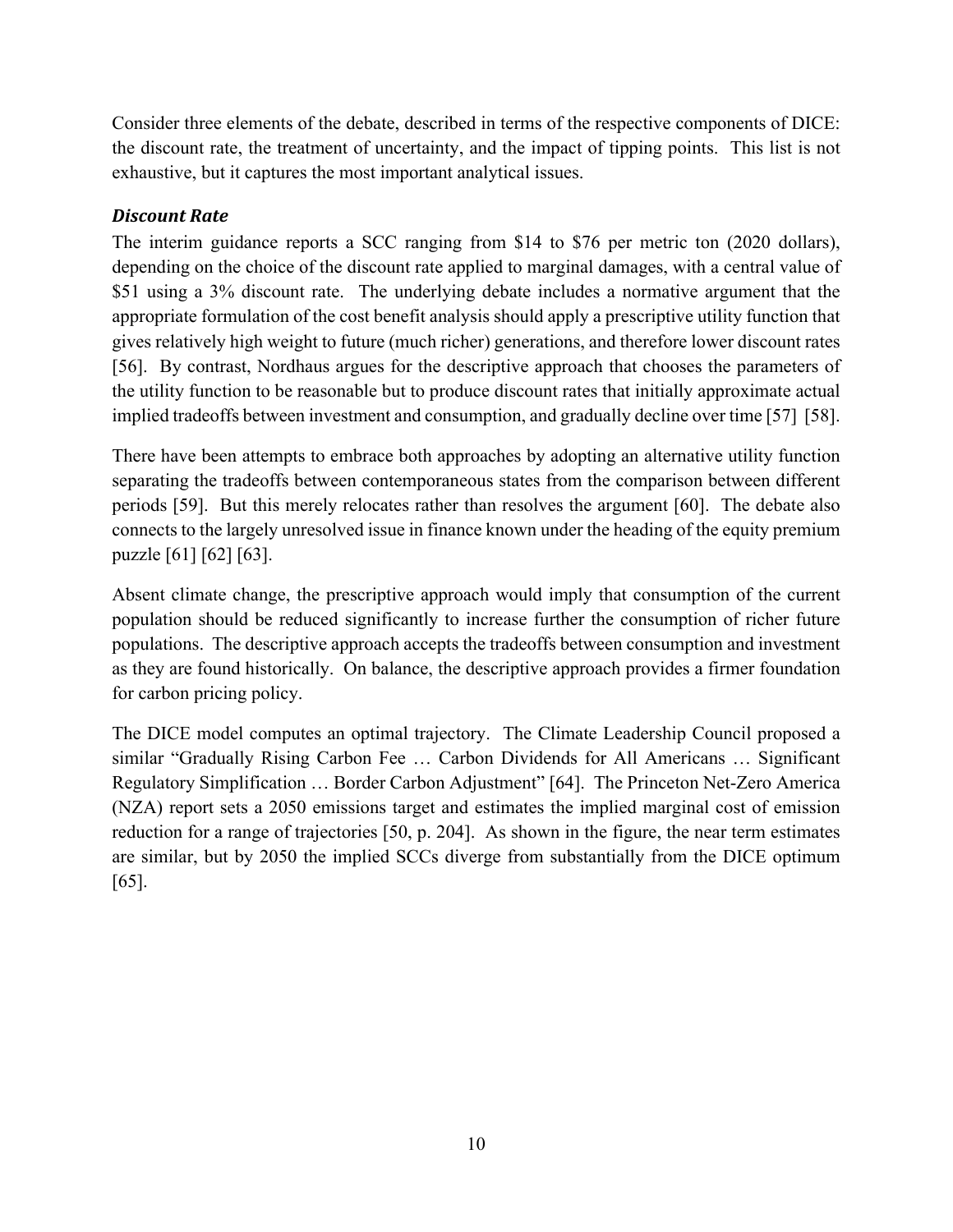

The figure illustrates the dramatic difference between the SCC based on a cost-benefit framework and the implications of policy targets set without reference to the cost-benefit tradeoffs.

#### *Uncertainty*

The future is uncertain. Future marginal damages vary substantially across different scenarios. The treatment of uncertainty is especially challenging for long horizons because the sequential resolution of uncertainty creates the opportunity to act now, learn, and then act again later with an adjusted policy [66] [67] [68]. A material problem with these approaches incorporating uncertainty is the computational burden which leads to embedded model simplifications or reduced model transparency.

The principal alternative is to conduct sensitivity analyses using probabilistic Monte Carlo analysis. "When uncertainties are accounted for, the expected values of most of the major geophysical variables, such as temperature, are largely unchanged. However, the social cost of carbon is higher (by about 10 percent) under uncertainty than in the best-guess case because of the asymmetry in the impacts of uncertainty on the damages from climate change. … the relative uncertainty is much higher for economic variables than for geophysical variables" [69, p. 335].

#### *Tipping Points*

The prospect of tipping points captures the imagination. For example, loss of the Greenland ice sheet would produce a dramatic increase in sea level and would be irreversible on human timescales. However, an analysis by Nordhaus that incorporates both the timing very far in the future and the sequential resolution of uncertainty implies that the effect of this tipping point is to increase the current estimate of the SCC by less than 5% [70]. This estimate is confirmed by a separate study that examines a more comprehensive list of eight possible tipping point and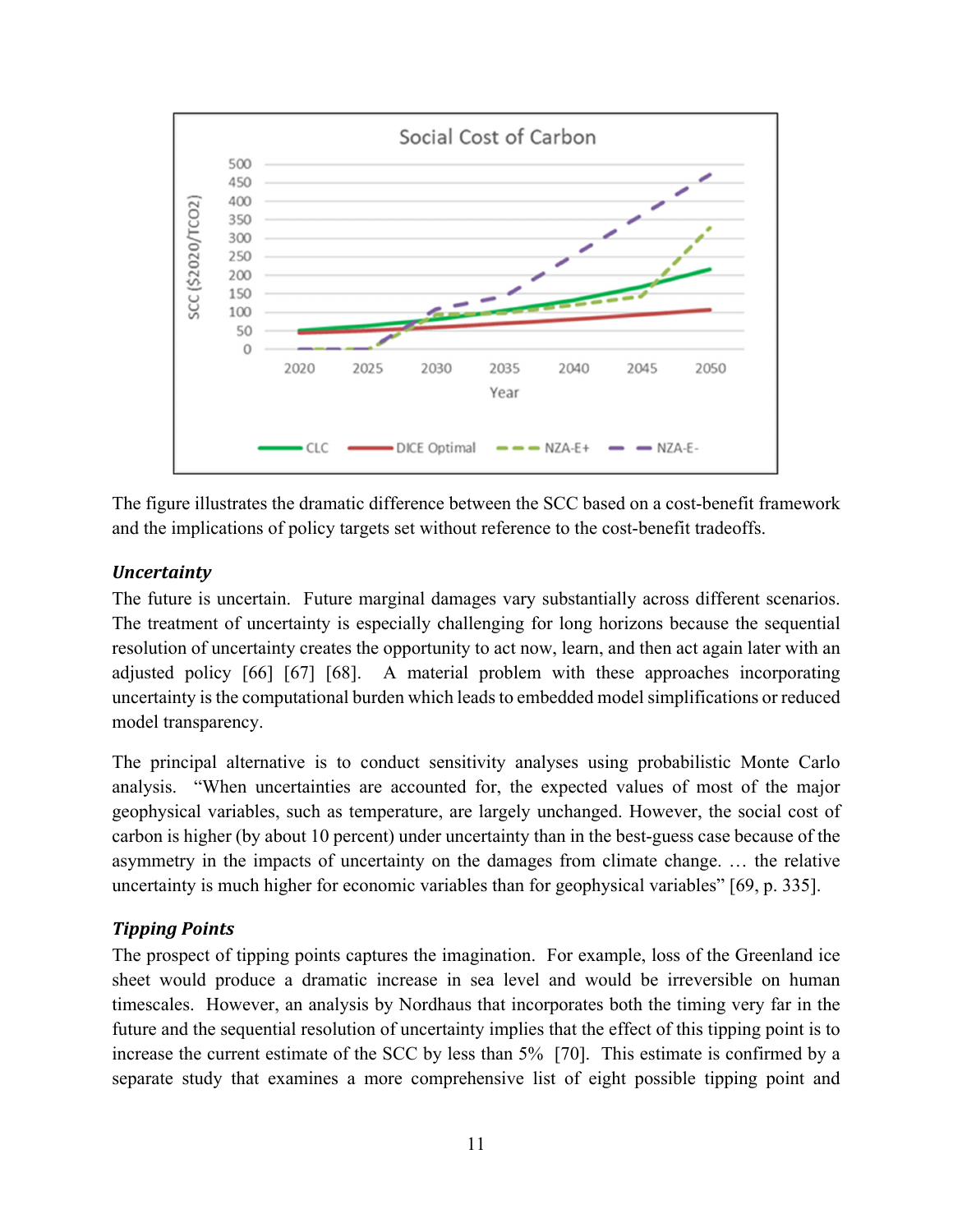concludes that the effect is to increase the current estimate of the SCC by 25% [71]. This estimate is remarkably similar to the judgmental damage adjustment embedded in DICE [57, p. 11].

# **Forward Markets**

The impact of greater penetration of intermittent generation underscores the importance of continuing to improve implementation of the basic efficient market design without requiring a fundamental change in the underlying theory. The real-time design supports static or productive efficiency. Given the capital-intensive nature of the electricity sector, which would increase with many of the renewable energy sources, forward markets are important in supporting dynamic efficiency of both investment and innovation.

Well-designed forward markets for energy, ancillary services, and financial transmission rights already anticipate settlement against real-time conditions, so the broad outline of the forward market structure remains unchanged. The outcomes will be different depending on different anticipated real-time conditions, but the basic elements of forward market pricing and contracts would continue.

Importantly, with the exception of some long-lead time unit commitment decisions, forward markets and their instruments are financial contracts that generally do not require, or cannot provide, specific performance for power flows. For example, forward energy contracts are essentially contracts for differences settled against the real-time quantities and prices. Hence, forward markets provide a natural venue for so-called "virtual" transactions which are in effect strictly financial. These virtual arrangements expand the market participants to include financial institutions and provide a valuable arbitrage function to drive forward-market prices towards the expected real-time values [72]. This both disciplines the market and yields a valuable corrective that avoids any need, for example, to try and equate forward estimates of transmission flows with real-time flows. In other words, the arbitrage function addresses the prices but not the quantities [73].

Characterizing uncertainty is an example of an important forward activity that is affected by the expansion of intermittent generation but does not change the structure of efficient electricity market design. Almost by definition, greater penetration of intermittent renewable energy creates greater volatility in the availability of power. Furthermore, whereas the traditional system could be treated under various assumptions of independence of loads and generation types, the correlation of across types is now material. When the wind stops blowing in the region, all the wind generators reduce their output. Improving analysis and forecasting abilities is an important line of research and improved practice, but for purpose of the present discussion it has little impact on forward market design. As long as forward auctions and contracts are organized using deterministic optimization models and schedules based on expected values, the forward market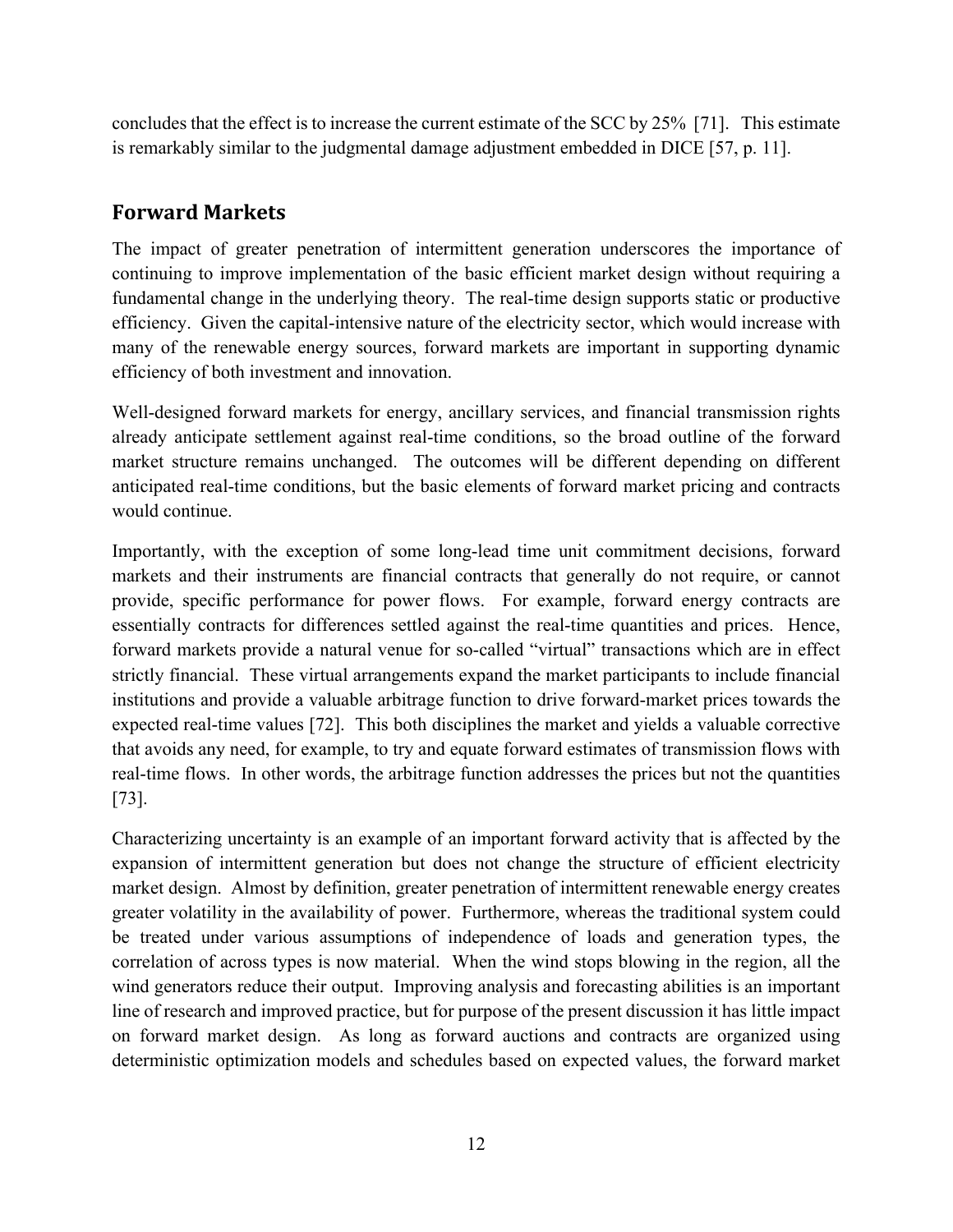design should be largely unaffected. Moving to a formal stochastic design with state contingent contracts would be another matter, but this is beyond the scope of the discussion here.

# **Supporting Investment**

The idealized efficient market provides a guide for supporting investment. With efficient realtime prices market participants can participate in forward markets and make investments that support long-run efficiency. The so-called energy-only market would be sufficient. However, this ideal case is incomplete for a number of reasons, and a better description would be as an "energyonly" market which captures the essence of the idea while recognizing that a more hybrid structure is required [74]. Three prominent long-term investment issues include the challenges of innovation, transmission infrastructure, and resource adequacy.

#### *Innovation*

If we know what to do, we should do it. The problem is that we don't know exactly what to do. The history of the electricity sector is filled with good and bad surprises, shifting policies based on the assumed certainty of the moment. Given the fundamental challenges of climate and related issues, it is clear that new technologies and new investment approaches will be required [43].

A significant advantage of efficient electricity market design is allowing for open access and nondiscrimination for ease of entry and exit, with rewards for innovation obtained primarily from the market. By contrast, when costs are socialized and the investment decisions are far removed from the market consequences, the system reverts to a machine for creating stranded assets. It is such mistakes in the past that precipitated the interest in efficient electricity markets [2].

### *Transmission Infrastructure*

Expanding transmission investment is widely cited as a critical need for addressing the increased penetration of intermittent renewables. The best places for siting renewables are often far from loads [75]. Although markets investments are possible in some limited cases, markets alone cannot solve the challenges of transmission expansion.

A hybrid system is required, with a planning perspective for applying cost-benefit principles and sifting through alternative transmission investments. This is a large and important topic that goes beyond the discussion of electricity markets. A principal connection to the rest of the electricity market will be through the application of the basic principles of cost allocation summarized by the mantra that the beneficiaries pay. Transmission investment can be a complement or a substitute for generation and load investments, so there is a strong interaction with the market. The beneficiary pays approach can, in principle, mitigate conflicts between planning and market incentives [76] [77].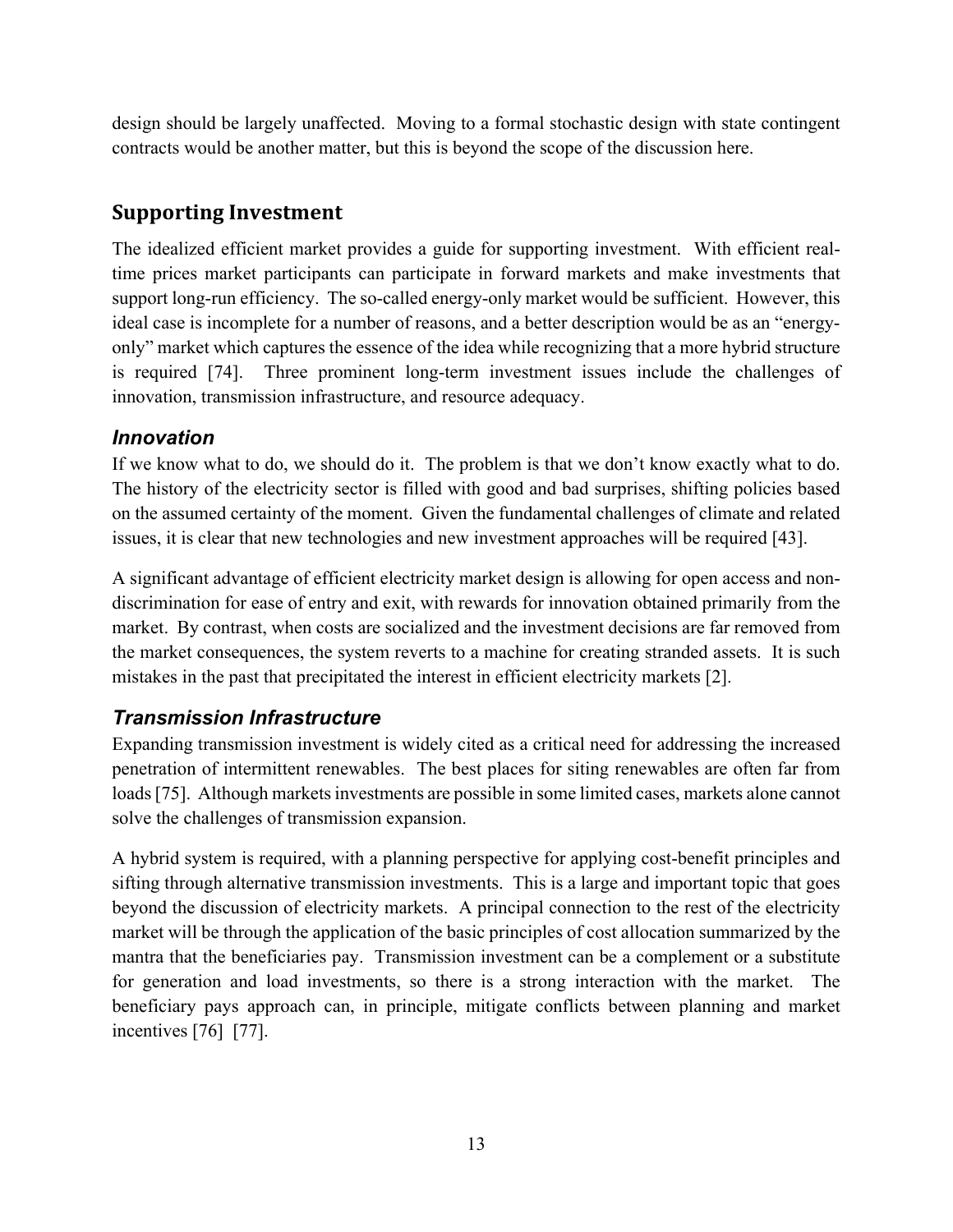### *Resource Adequacy*

The resource adequacy controversies concern the level of investment, especially in generation, required to meet various reliability and policy objectives. The reliability characteristics of variable energy resources differ from the traditional thermal generation in important ways, but this is a matter of degree rather than a structural difference. The implications would be to modify the level but not the type of reserve requirements. Hence, the dispatch and prices in real-time might change, but would be produced by and consistent with the existing market design.

These reliability issues go well beyond market design, but there are at least two important strands that connect to efficient markets having to do with inadequate incentives and incomplete markets.

The incentive problem arises from the failure to implement the necessary scarcity pricing and demand participation in real-time markets. Hence, prices have not been volatile enough and the result has been the familiar "missing money" problem where the revenues from the energy market are not sufficient to support efficient investment. The incomplete markets problem includes the possible substantial gap between the reliability levels embedded in efficient investments versus the traditional reliability standard which leads to much higher reserve margins [17].

The reforms outlined above for real-time scarcity and carbon pricing would address the first of these incentive problems. They would not be sufficient to address the reliability externality, but they would expand the policy choices if needed to support conservative reliability standards. For example, the Texas regulators have made deliberate policy choices to bias the parameters of the ORDC to provide a conservative (higher) estimate of the loss of load probability and thereby raise the real-time scarcity prices. By contrast, forward capacity mechanisms have been struggling to recreate the expected revenue and real-time performance incentives that follow naturally from better scarcity pricing.

The problems with forward capacity mechanisms and stimulating investment arise in part because ensuring specific performance of physical capacity contracts is beyond the capability of our knowledge. If we knew how to guarantee deliverability of specific generation determined years ahead in capacity auctions, we would not need organized markets to manage the complex conditions that arise in the real-time market. Recognizing that capacity mechanisms are in effect financial hedging contracts, as in Australia, would allow market reforms and the gradual atrophy of the existing capacity markets [78].

The anticipated effects of climate change include higher probabilities of extreme events [79, p. 23]. Reliability standards can protect against many adverse events, but not everything. For truly extreme events, emergency response will continue to be essential and all that can be provided. Promising complete protection against unusual extreme events would be an expensive illusion.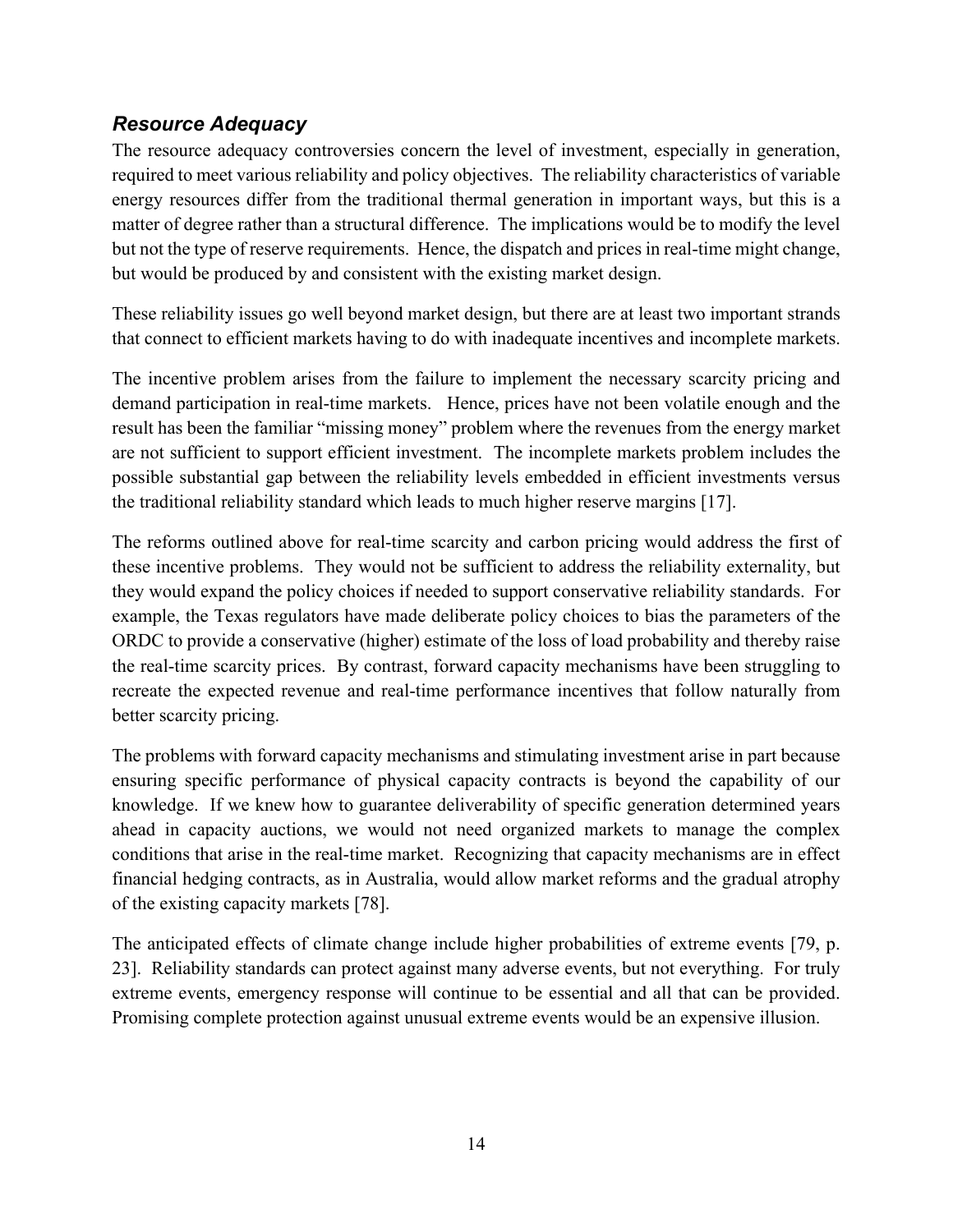#### **Summary**

Electricity markets are necessarily hybrid systems that must incorporate a variety of policy objectives and conditions. The reforms to introduce greater competition were motivated in large part by the experience with vertically integrated monopoly and the technological change that allowed for competition in many if not all parts of the electricity system. The theory of efficient markets, and the practice of its implementation, have fundamentally changed the structure of operations, pricing and investment. As part of the continuing evolution, expanded adoption of intermittent generation sources creates new concerns that the central elements of efficient electricity market design may need to be revisited. Although there are many technical and economic challenges, the broad conclusion here is that the basic framework of efficient real-time electricity markets becomes even more important in this greener future. The further reforms suggested, especially for better scarcity pricing, demand participation, and carbon pricing, would be fully compatible with and would capitalize on efficient markets design.

William Hogan declares that he has no conflict of interest.

This article does not contain any studies with human or animal subjects performed by any of the authors.

#### **References**

- [1] S. Borenstein and R. Kellogg, "Challenges of a Clean Energy Transition and Implications for Energy Infrastructure Policy." Aspen Economic Strategy Group, 2021, [Online]. Available: https://www.economicstrategygroup.org/wpcontent/uploads/2021/07/BorensteinKellogg\_071421.pdf.
- [2] P. L. Joskow and R. Schmalensee, *Markets for power: an analysis of electrical utility deregulation*. MIT Press Book, 1983.
- [3] G. Cervigni and D. Perekhodtsev, "Wholesale Electricity Markets," in *The Economics of Electricity Markets : Theory and Policy*, P. Rinci and G. Cervigni, Eds. Edward Elgar, 2013.
- [4] F. C. Schweppe, M. C. Caramanis, R. D. Tabors, and R. E. Bohn, *Spot pricing of electricity*. Kluwer Academic Publishers, 1988.
- [5] International Energy Agency, "Tackling Investment Challenges in Power Generation in IEA Countries: Energy Market Experience," Paris, 2007. [Online]. Available: https://iea.blob.core.windows.net/assets/4d281dcd-3314-4288-b1fe-1f7338ced5db/tackling\_investment.pdf.
- [6] W. W. Hogan, "Strengths and Weaknesses of the PJM Market Model," in *Handbook on the Economics of Electricity (Invited Chapter 7: forthcoming)*, 2021.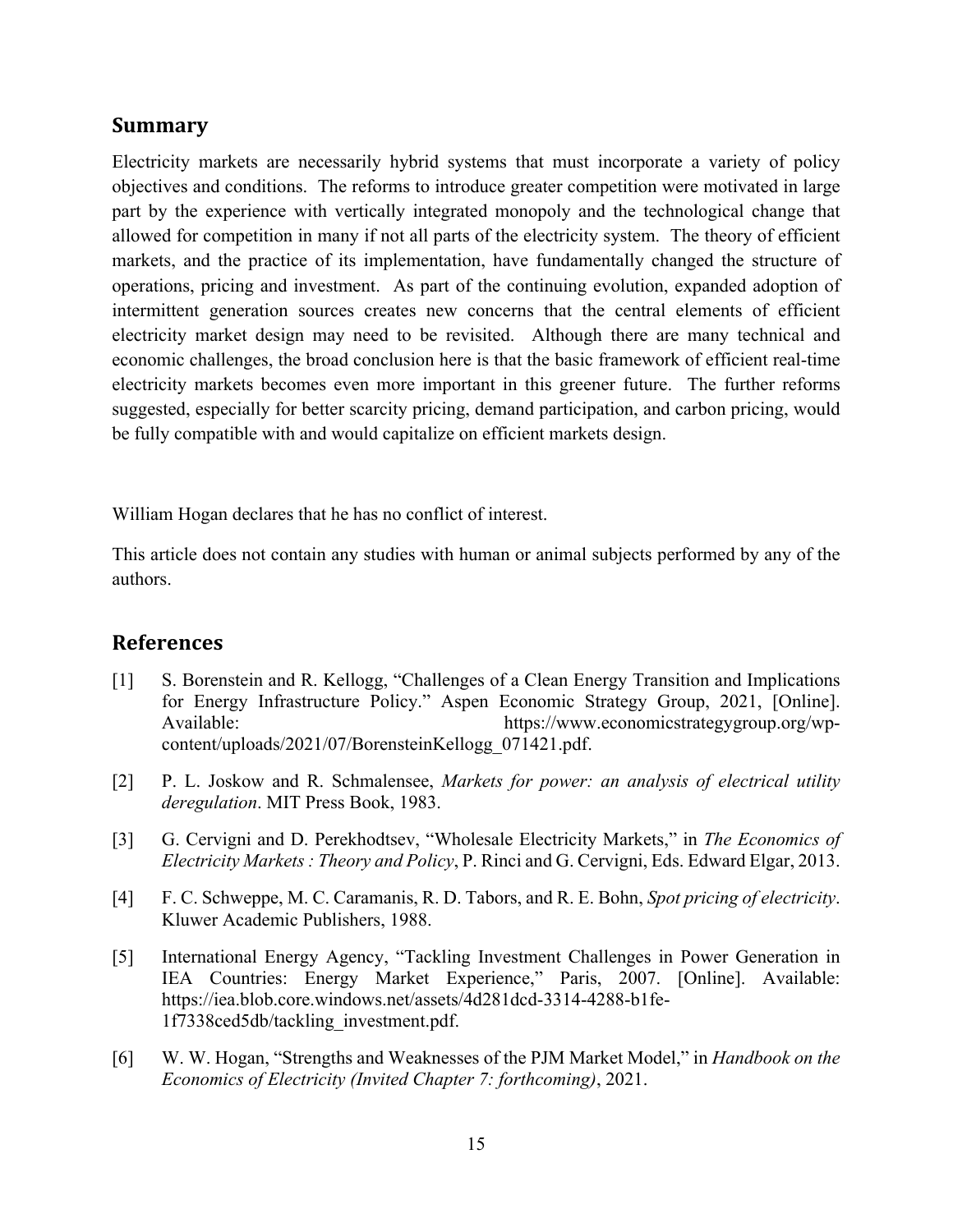- [7] W. W. Hogan, "Contract networks for electric power transmission," *J. Regul. Econ.*, vol. 4, no. 3, pp. 211–242, Sep. 1992, doi: 10.1007/BF00133621.
- [8] W. W. Hogan, "Electricity market restructuring: Reforms of reforms," *J. Regul. Econ.*, vol. 21, no. 1, 2002, doi: 10.1023/A:1013682825693.
- [9] W. W. Hogan, "Market Design Practices: which ones are best?," *IEEE PES Mag.*, vol. 17, no. 1, p. 100, 2019, [Online]. Available: https://www.nxtbook.com/nxtbooks/pes/powerenergy\_010219/index.php#/0.
- [10] ERCOT Staff and W. W. Hogan, "Back Cast of Interim Solution B + to Improve Real-Time Scarcity Pricing White Paper," 2013. [Online]. Available: http://www.ercot.com/content/news/presentations/2013/White Paper - Back Cast of Interim Solution  $B<sup>+</sup>$  to Improve Re.pdf.
- [11] W. W. Hogan, "Electricity Scarcity Pricing Through Operating Reserves," *Econ. Energy Environ. Policy*, vol. 2, no. 2, pp. 65–86, 2013, [Online]. Available: http://www.pserc.cornell.edu/empire/2\_2\_a04.pdf.
- [12] Independent Market Monitor for ERCOT, "2020 State of the Market Report for the ERCOT Electricity Markets." Potomac Economics, 2021, [Online]. Available: https://www.potomaceconomics.com/wp-content/uploads/2021/06/2020-ERCOT-State-ofthe-Market-Report.pdf.
- [13] ERCOT, "Roadmap to Improving Grid Reliability," no. July. 2021, [Online]. Available: http://www.ercot.com/content/wcm/lists/219694/ERCOT\_Roadmap\_Final\_July\_13\_2021. pdf.
- [14] J. Doss-Gollin, D. J. Farnham, U. Lall, and V. Modi, "How unprecedented was the February 2021 Texas cold snap?," *Environ. Res. Lett.*, vol. 16, no. 6, p. 064056, 2021, doi: 10.1088/1748-9326/ac0278.
- [15] J. W. Busby *et al.*, "Cascading risks: Understanding the 2021 winter blackout in Texas," *Energy Res. Soc. Sci.*, vol. 77, p. 102106, 2021, doi: 10.1016/j.erss.2021.102106.
- [16] R. L. Borlick, J. Bowring, J. B. Bushnell, and et al., "Amici Curiae Brief, U.S. Supreme Court, Electric Power Supply Association, et al.: Economists' Brief on FERC Order 745 regarding demand response compensation." 2015, doi: 10.1080/00207149008414524.
- [17] P. L. Joskow, "Challenges for Wholesale Generation at Scale: Intermittent Renewable Electricity Markets with The U.S. Experience," *Oxford Energy Forum*, vol. 35, no. 2, pp. 291–331, 2019, doi: 10.1111/j.1467-629x.1984.tb00054.x.
- [18] Q. Wang and B.-M. Hodge, "Enhancing Power System Operational Flexibility With Flexible Ramping Products: A Review," *IEEE Trans. Ind. Informatics*, vol. 13, no. 4, pp. 1652–1664, Aug. 2017, doi: 10.1109/TII.2016.2637879.
- [19] CAISO, "Flexible Ramping Product Refinements Final Proposal." 2020, [Online]. Available: http://www.caiso.com/InitiativeDocuments/FinalProposal-FlexibleRampingProductRefinements.pdf.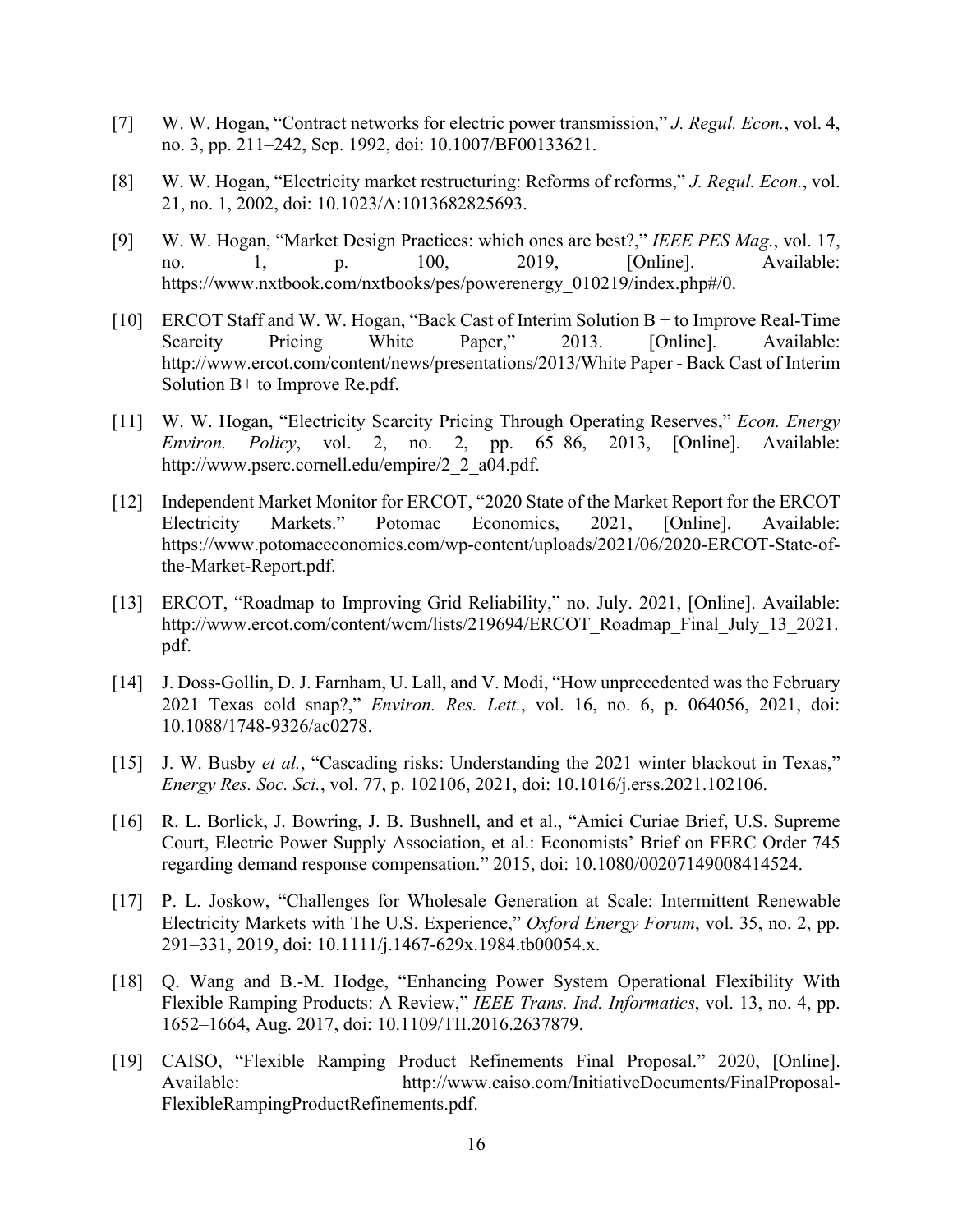- [20] T. A. Vaskovskaya, "Locational Marginal Pricing in Multi-Period Power Markets," *Energy Syst. Res.*, vol. 2, no. 2, pp. 28–40, 2019, [Online]. Available: https://www.researchgate.net/profile/Tatiana-Vaskovskaya/publication/337144306\_Locational\_Marginal\_Pricing\_in\_Multi-Period Power Markets/links/5e886803a6fdcca789f191cf/Locational-Marginal-Pricing-in-Multi-Period-Power-Markets.pdf.
- [21] D. R. Biggar and M. Reza Hesamzadeh, "Do We Need to Implement Multi-Interval Real-Time Markets?," *Energy J.*, vol. 43, no. 2, Apr. 2022, doi: 10.5547/01956574.43.2.dbig.
- [22] B. Hua, D. A. Schiro, T. Zheng, R. Baldick, and E. Litvinov, "Pricing in Multi-Interval Real-Time Markets," *IEEE Trans. Power Syst.*, vol. 34, no. 4, pp. 2696–2705, Jul. 2019, doi: 10.1109/TPWRS.2019.2891541.
- [23] J. Zhao, T. Zheng, and E. Litvinov, "A Multi-Period Market Design for Markets with Intertemporal Constraints," *arXiv:1812.07034v4 [math.OC]*, pp. 1–11, 2019, [Online]. Available: http://arxiv.org/abs/1812.07034.
- [24] Federal Energy Regulatory Commission, "Participation of Distributed Energy Resource Aggregations in Markets Operated by Regional Transmission Organizations and Independent System Operators, Order 2222." 2020, [Online]. Available: https://www.ferc.gov/sites/default/files/2020-09/E-1\_0.pdf.
- [25] M. Caramanis, R. Bohn, and F. Schweppe, "Optimal Spot Pricing: Practice and Theory," *IEEE Trans. Power Appar. Syst.*, vol. PAS-101, no. 9, pp. 3234–3245, Sep. 1982, doi: 10.1109/TPAS.1982.317507.
- [26] R. D. Tabors, G. Parker, P. Centolella, and M. C. Caramanis, "White Paper on Developing Competitive Electricity Markets and Pricing Structures," *Tabors Caramanis Rudkevich*, no. April. 2016, 2016, [Online]. Available: https://hepg.hks.harvard.edu/files/hepg/files/tcr. white paper on developing competitive electricity markets and pricing structures.pdf?m=1523368243.
- [27] M. C. Caramanis, E. Ntakou, W. W. Hogan, A. Chakrabortty, and J. Schoene, "Co-Optimization of Power and Reserves in Dynamic T&D Power Markets With Nondispatchable Renewable Generation and Distributed Energy Resources," *Proc. IEEE*, vol. 104, no. 4, pp. 807–836, Apr. 2016, doi: 10.1109/JPROC.2016.2520758.
- [28] A. Faruqui and S. S. George, "The value of dynamic pricing in mass markets," *Electr. J.*, vol. 15, no. 6, pp. 45–55, 2002, doi: 10.1016/S1040-6190(02)00330-5.
- [29] S. Borenstein and J. B. Bushnell, "Headwinds and Tailwinds: Implications of Inefficient Retail Energy Pricing for Energy Substitution," *Environ. Energy Policy Econ. Vol. 3*, no. July, 2021, [Online]. Available: http://www.nber.org/chapters/c14583.
- [30] J. Mays, "Quasi-Stochastic Electricity Markets," *Optim. OnLine*, pp. 1–43, 2020, [Online]. Available: http://www.optimization-online.org/DB\_FILE/2019/10/7414.pdf.
- [31] B. Eldridge, B. Knueven, and J. Mays, "Efficient Prices under Uncertainty and Non-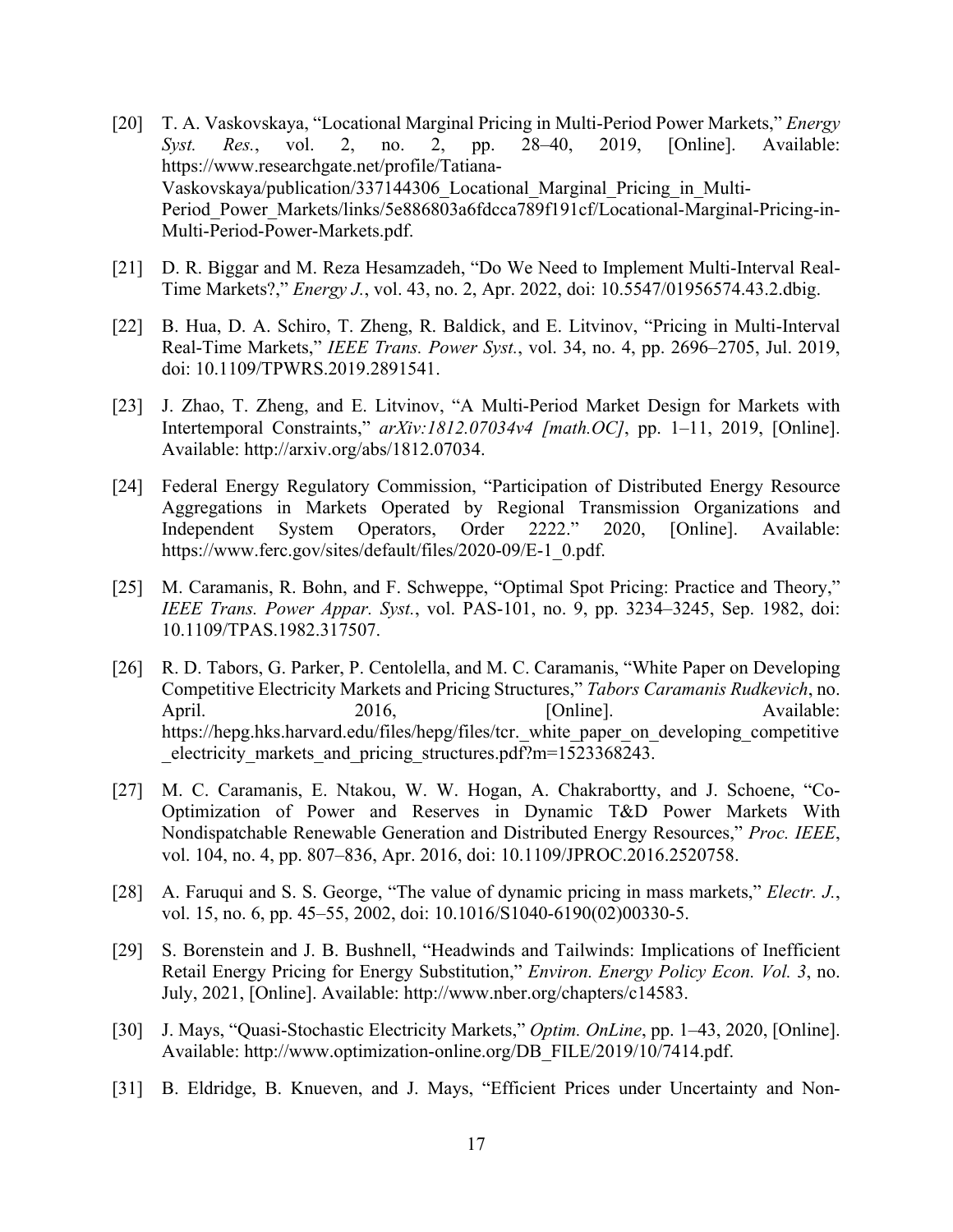Convexity," *Optim. OnLine*, pp. 1–33, 2021, [Online]. Available: http://www.optimizationonline.org/DB\_FILE/2021/04/8338.pdf.

- [32] P. R. Gribik, W. W. Hogan, and S. L. Pope, "Market-Clearing Electricity Prices and Energy Uplift," 2007. [Online]. Available: https://scholar.harvard.edu/whogan/files/gribik\_hogan\_pope\_price\_uplift\_123107.pdf.
- [33] H. Chao, "Incentives for efficient pricing mechanism in markets with non-convexities," *J. Regul. Econ.*, 2019, doi: 10.1007/s11149-019-09385-w.
- [34] B. Hua and R. Baldick, "A Convex Primal Formulation for Convex Hull Pricing," *IEEE Trans. Power Syst.*, vol. 32, no. 5, pp. 3814–3823, Sep. 2017, doi: 10.1109/TPWRS.2016.2637718.
- [35] Y. Yu, Y. Guan, and Y. Chen, "An Integral Formulation and Convex Hull Pricing for Unit Commitment," 2019, [Online]. Available: http://arxiv.org/abs/1906.07862.
- [36] B. Knueven, J. Ostrowski, and J. Wang, "The Ramping Polytope and Cut Generation for the Unit Commitment Problem," *INFORMS J. Comput.*, vol. 30, no. 4, pp. 739–749, Nov. 2018, doi: 10.1287/ijoc.2017.0802.
- [37] B. Knueven, J. Ostrowski, A. Castillo, and J. Watson, "A Computationally Efficient Algorithm for Computing Convex Hull Prices," *Optim. OnLine*, pp. 1–19, 2019, [Online]. Available: http://www.optimization-online.org/DB\_HTML/2019/08/7327.html.
- [38] T. Bacci, A. Frangioni, C. Gentile, and K. Tavlaridis-Gyparakis, "New MINLP Formulations for the Unit Commitment Problems with Ramping Constraints." pp. 1–28, 2019, [Online]. Available: http://www.optimizationonline.org/DB\_FILE/2019/10/7426.pdf.
- [39] P. Andrianesis, D. Bertsekas, M. C. Caramanis, and W. W. Hogan, "Computation of convex hull prices in electricity markets with non-convexities using dantzig-wolfe decomposition," *arXiv*. 2021.
- [40] N. Stevens and A. Papavasiliou, "Application of the Level Method for Computing Locational Convex Hull Prices," no. i. pp. 1–10, 2021.
- [41] W. W. Hogan, "An efficient Western Energy Imbalance Market with conflicting carbon policies," *Electr. J.*, vol. 30, no. 10, pp. 8–15, Dec. 2017, doi: 10.1016/j.tej.2017.11.001.
- [42] W. W. Hogan, "Federal Energy Regulatory Commission Technical Conference Carbon Pricing in Organized Wholesale Electricity Markets." pp. 1–7, 2020, [Online]. Available: https://cms.ferc.gov/sites/default/files/2020-09/Panel-3-Group-1-Hogan-Harvard-Comments.pdf.
- [43] National Academy of Sciences, *The Power of Change: Innovation for Development and Deployment of Increasingly Clean Electric Power Technologies*. Washington, D.C., 2016.
- [44] A. M. Rudkevich and P. A. Ruiz, "Locational Carbon Footprint of the Power Industry: Implications for Operations, Planning and Policy Making," in *Handbook of CO₂ in Power*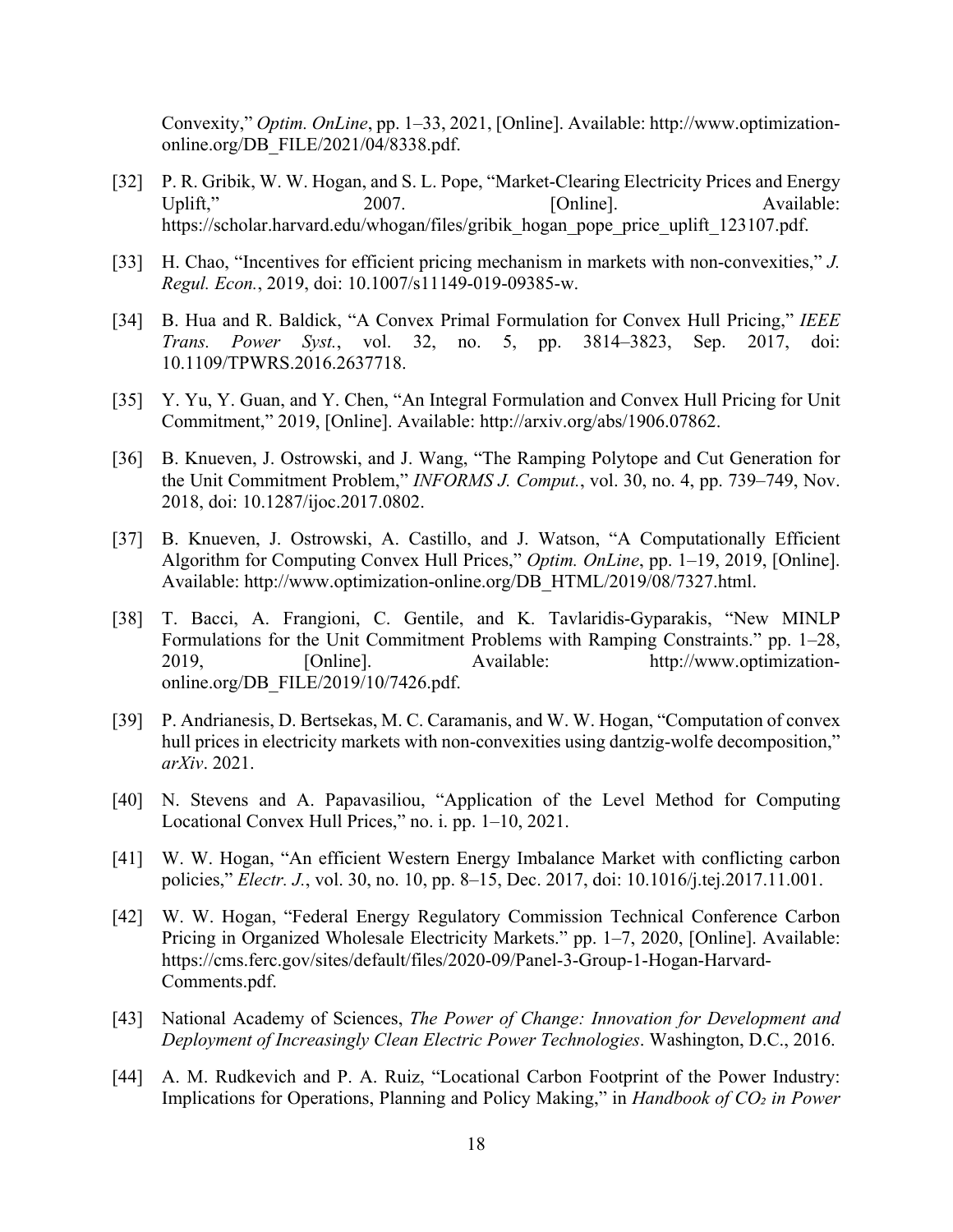*Systems*, Q. P. Zheng, S. Rebennack, P. M. Pardalos, M. V. F. Pereira, and N. A. Iliadis, Eds. 2012, pp. 131–165.

- [45] PJM Interconnection, "Marginal Emissions Rate A PRIMER," 2021. [Online]. Available: https://pjm.com/-/media/etools/data-miner-2/marginal-emissions-primer.ashx.
- [46] A. Paul, K. Palmer, and M. Woerman, "Modeling a clean energy standard for electricity: Policy design implications for emissions, supply, prices, and regions," *Energy Econ.*, vol. 36, pp. 108–124, 2013, doi: 10.1016/j.eneco.2012.11.025.
- [47] Y. Chen and R. Baldick, "Battery Storage Formulation and Impact on Day Ahead Security Constrained Unit Commitment." OPtimization Online, pp. 1–8, 2021, [Online]. Available: http://www.optimization-online.org/DB\_HTML/2021/07/8505.html.
- [48] Monitoring Analytics, "2016 State of the Market Report for PJM," 2017. [Online]. Available: http://www.monitoringanalytics.com/reports/PJM\_State\_of\_the\_Market/2016/2016-sompjm-volume2.pdf.
- [49] W. D. Nordhaus, *The Climate Casino: Risk, Uncertainty, and Economics for a Warming World*. New Haven: Yale University Press, 2013.
- [50] E. Larson *et al.*, "Net-Zero America: Potential Pathways, Infrastructure, and Impacts Interim Report." Princeton University, 2020, [Online]. Available: https://environmenthalfcentury.princeton.edu/sites/g/files/toruqf331/files/2020- 12/Princeton\_NZA\_Interim\_Report\_15\_Dec\_2020\_FINAL.pdf.
- [51] J. E. Aldy, M. J. Kotchen, R. N. Stavins, and J. H. Stock, "Keep climate policy focused on the social cost of carbon," *Science (80-. ).*, vol. 373, no. 6557, pp. 850–852, Aug. 2021, doi: 10.1126/science.abi7813.
- [52] W. D. Nordhaus, *The Spirit of Green: The Economics of Collisions and Contagions in a Crowded World*. Princeton University Press, 2021.
- [53] W. D. Nordhaus, "An Optimal Transition Path for Controlling Greenhouse Gases," *Science (80-. ).*, vol. 258, no. 5086, pp. 1315–1319, Nov. 1992, doi: 10.1126/science.258.5086.1315.
- [54] National Academy of Sciences, *Valuing Climate Changes: Updating Estimates of the Social Cost of Carbon*. National Academies Press, 2017.
- [55] U. S. G. Interagency Working Group on Social Cost of Greenhouse Gases, "Technical Support Document: Social Cost of Carbon, Methane, and Nitrous Oxide: Interim Estimates under Executive Order 13990," no. February. 2021, [Online]. Available: https://urldefense.proofpoint.com/v2/url?u=https-3A\_\_www.whitehouse.gov\_wp-2Dcontent\_uploads\_2021\_02\_TechnicalSupportDocument-5FSocialCostofCarbonMethaneNitrousOxide.pdf&d=DwMF-g&c=WO-RGvefibhHBZq3fL85hQ&r=q3r8roTr2OItxdvLG90az1t7NVcfkXp7dQjYdGQ7iic&m= Wnk.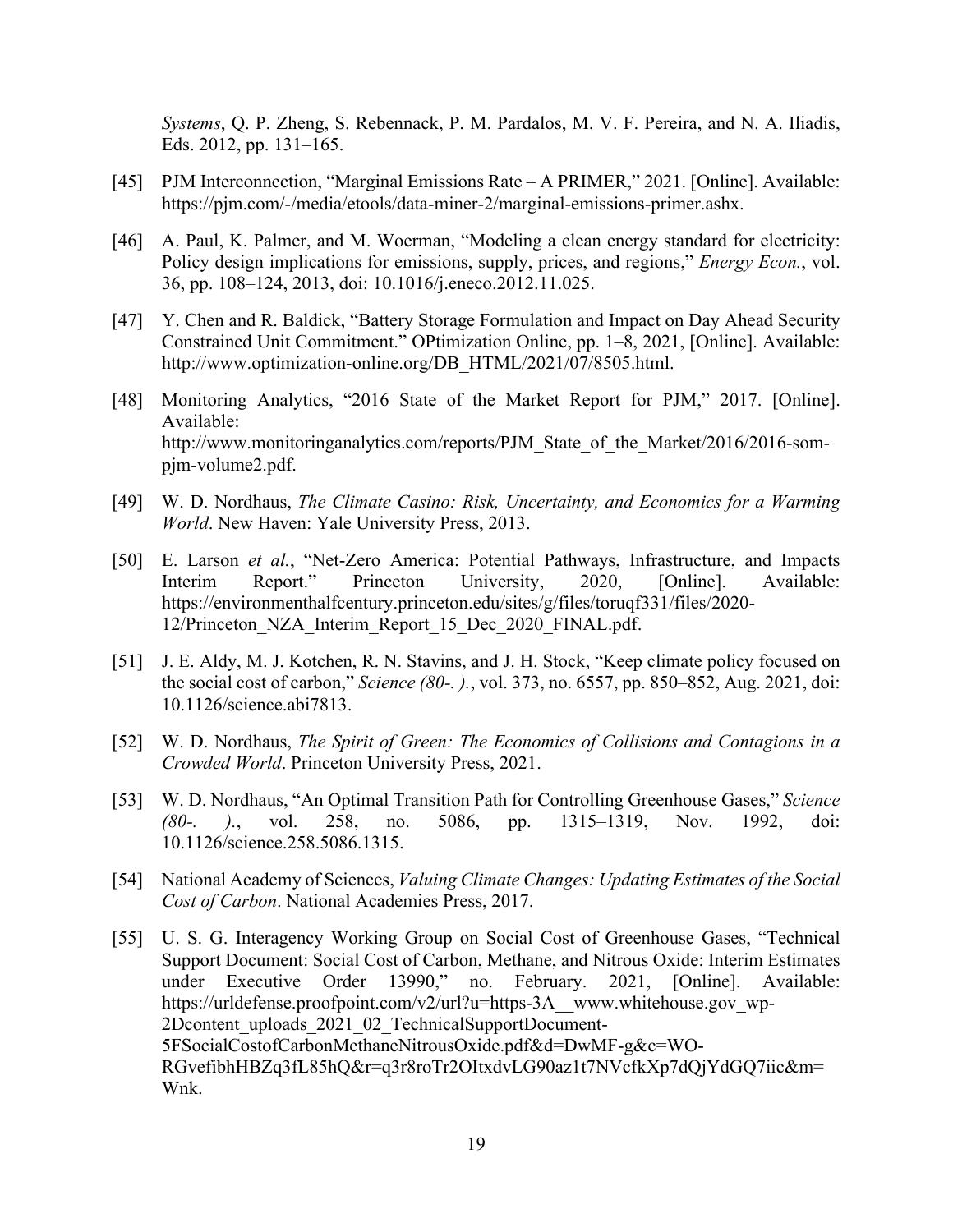- [56] N. Stern and J. E. Stiglitz, "The Social Cost of Carbon, Risk, Distribution, Market Failures: an Alternative Approach," *NBER Work. Pap.*, p. 77, 2021, [Online]. Available: https://www.nber.org/system/files/working\_papers/w28472/w28472.pdf.
- [57] W. D. Nordhaus and P. Sztorc, "DICE 2013R : Introduction and User's Manual." pp. 1– 102, 2013, 2013, [Online]. Available: http://www.econ.yale.edu/~nordhaus/homepage/documents/DICE\_Manual\_100413r1.pdf.
- [58] L. H. Goulder and R. C. Williams, "The Choice of Discount Rate for Climate Change Policy Evaluation," *Clim. Chang. Econ.*, vol. 03, no. 04, 2012, doi: 10.1142/S2010007812500248.
- [59] L. G. Epstein and S. E. Zin, "Substitution, Risk Aversion, and the Temporal Behavior of Consumption and Asset Returns: A Theoretical Framework," *Econometrica*, vol. 57, no. 4. pp. 937–969, 1989, doi: 10.2307/1913778.
- [60] L. G. Epstein, E. Farhi, and T. Strzalecki, "How much would you pay to resolve long-run risk?," *Am. Econ. Rev.*, vol. 104, no. 9, pp. 2680–2697, 2014, doi: 10.1257/aer.104.9.2680.
- [61] S. Dietz, C. Gollier, and L. Kessler, "The climate beta," *J. Environ. Econ. Manage.*, vol. 87, pp. 258–274, 2018, doi: 10.1016/j.jeem.2017.07.005.
- [62] R. J. Barro and T. Jin, "Rare events and long-run risks," *Rev. Econ. Dyn.*, vol. 39, pp. 1–25, 2021, doi: 10.1016/j.red.2020.08.002.
- [63] C. Gollier, "The welfare cost of ignoring the beta," 3, 2021. [Online]. Available: https://papers.ssrn.com/sol3/papers.cfm?abstract\_id=3802456.
- [64] Climate Leadership Council, "Bipartisan Climate Solution," 2021. https://clcouncil.org/our-plan/.
- [65] C. Gollier, "The cost-efficiency carbon pricing puzzle," 2020. [Online]. Available: http://publications.ut-capitole.fr/26244/1/wp\_tse\_952.pdf.
- [66] A. S. Manne and R. G. Richels, "Buying greenhouse insurance," *Energy Policy*, vol. 19, no. 6, pp. 543–552, 1991, doi: 10.1016/0301-4215(91)90034-L.
- [67] F. Ackerman, E. A. Stanton, and R. Bueno, "Epstein-Zin Utility in DICE: Is Risk Aversion Irrelevant to Climate Policy?," *Environ. Resour. Econ.*, vol. 56, no. 1, pp. 73–84, 2013, doi: 10.1007/s10640-013-9645-z.
- [68] Y. Cai, T. M. Lenton, and T. S. Lontzek, "Risk of multiple interacting tipping points should encourage rapid CO2 emission reduction," *Nat. Clim. Chang.*, vol. 6, no. May, pp. 520– 525, 2016, doi: 10.1038/nclimate2964.
- [69] W. D. Nordhaus, "Projections and uncertainties about climate change in an era of minimal climate policies," *Am. Econ. J. Econ. Policy*, vol. 10, no. 3, pp. 333–360, 2018, [Online]. Available: https://doi.org/10.1257/pol.20170046.
- [70] W. D. Nordhaus, "Economics of the disintegration of the Greenland ice sheet," *Proc. Natl. Acad. Sci.*, vol. 116, no. 25, pp. 12261–12269, Jun. 2019, doi: 10.1073/pnas.1814990116.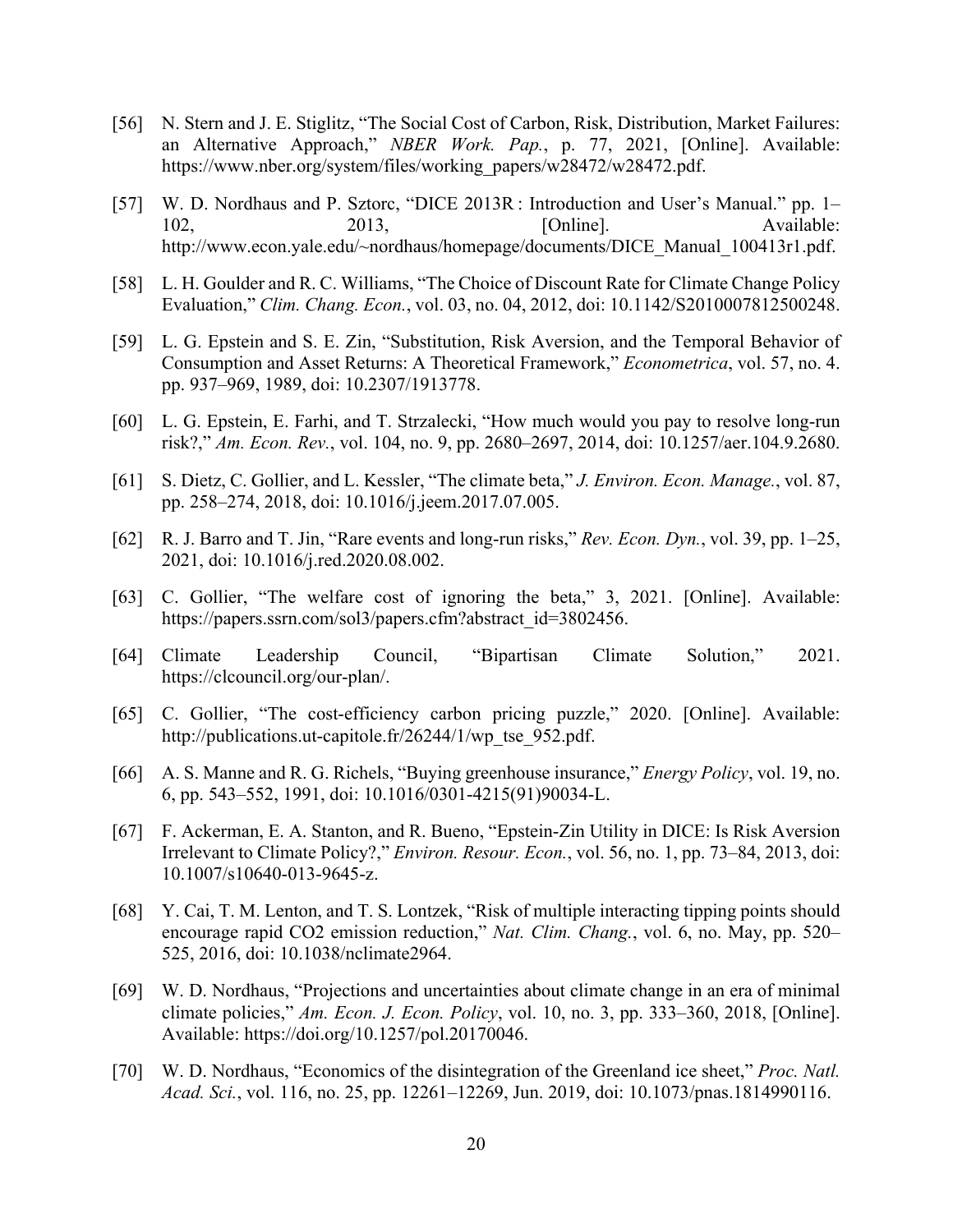- [71] S. Dietz, J. Rising, T. Stoerk, and G. Wagner, "Economic impacts of tipping points in the climate system," *Proc. Natl. Acad. Sci.*, pp. 1–9, 2021, doi: 10.1073/pnas.2103081118/- /DCSupplemental.y.
- [72] A. Jha and F. A. Wolak, "Testing for Market Efficiency with Transactions Costs: An Application to Convergence Bidding in Wholesale Electricity Markets," 2015. [Online]. Available: http://web.stanford.edu/group/fwolak/cgibin/sites/default/files/CAISO\_VB\_draft\_VNBER\_final.pdf.
- [73] W. W. Hogan, "Virtual bidding and electricity market design," *Electr. J.*, vol. 29, no. 5, pp. 33–47, 2016, doi: 10.1016/j.tej.2016.05.009.
- [74] W. W. Hogan, "On an 'Energy Only' Electricity Market Design for Resource Adequacy." 2005, Conline]. Consequence and Consequence and Available: https://scholar.harvard.edu/whogan/files/hogan\_energy\_only\_092305.pdf.
- [75] R. Gramlich and J. Caspary, "Planning for the future: FERC's opportunity to spur more cost-effective transmission infrastructure." Americans for a Clean Energy Grid, 2021, [Online]. Available: https://cleanenergygrid.org/wpcontent/uploads/2021/01/ACEG\_Planning-for-the-Future1.pdf.
- [76] FERC, "Order 1000: Transmission Planning and Cost Allocation by Transmission Owning and Operating Public Utilities." Federal Energy Regulatory Commission, 2011, [Online]. Available: https://www.ferc.gov/whats-new/comm-meet/2011/072111/E-6.pdf.
- [77] W. W. Hogan, "Transmission Investment Beneficiaries and Cost Allocation: New Zealand Electricity Authority Proposal," 2020, [Online]. Available: https://scholar.harvard.edu/files/whogan/files/hogan\_ea\_report\_020120.pdf.
- [78] Australian Energy Market Operator, "Retailer Reliability Obligation." 2019, [Online]. Available: https://www.aemc.gov.au/sites/default/files/2019-08/4A. Retailer Reliability Obligation.pdf.
- [79] V. Masson-Delmotte *et al.*, "Summary for Policymakers. In: Climate Change 2021: The Physical Science Basis. Contribution of Working Group I to the Sixth Assessment Report of the Intergovernmental Panel on Climate Change." Cambridge University Press, 2021, [Online]. Available: https://www.ipcc.ch/report/ar6/wg1/downloads/report/IPCC\_AR6\_WGI\_SPM.pdf.

i William W. Hogan is the Raymond Plank Research Professor of Global Energy Policy, John F. Kennedy School of Government, Harvard University. This paper draws on research for the Harvard Electricity Policy Group and for the Harvard-Japan Project on Energy and the Environment. The author is or has been a consultant on electric market reform and transmission issues for Allegheny Electric Global Market, American Electric Power, American National Power, Aquila, AQUIND Limited, Atlantic Wind Connection, Australian Gas Light Company, Avista Corporation, Avista Utilities, Avista Energy, Barclays Bank PLC, Brazil Power Exchange Administrator (ASMAE), British National Grid Company, California Independent Energy Producers Association, California Independent System Operator, California Suppliers Group, Calpine Corporation, CAM Energy, Canadian Imperial Bank of Commerce, Centerpoint Energy, Central Maine Power Company, Chubu Electric Power Company, Citigroup, City Power